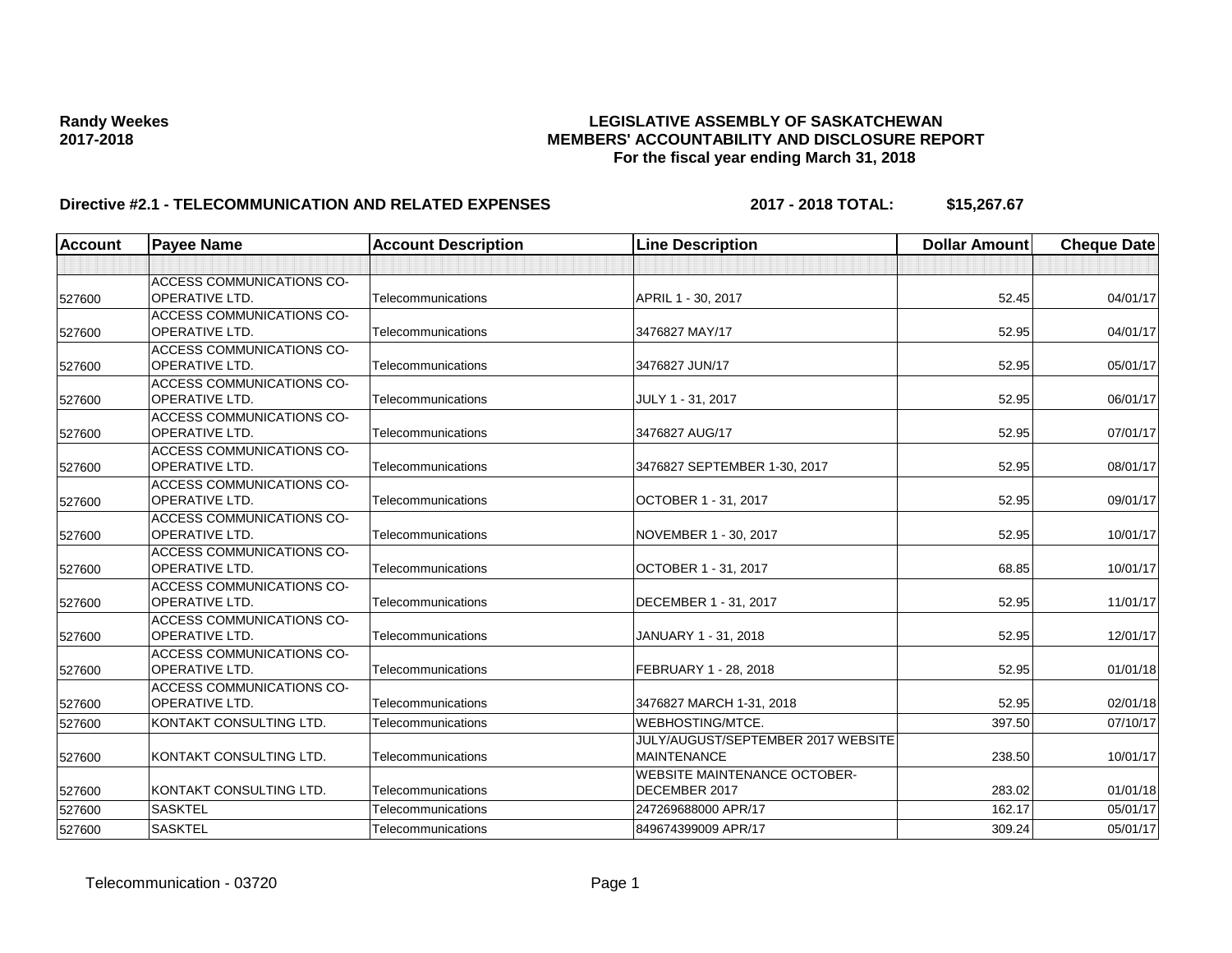# **Randy Weekes LEGISLATIVE ASSEMBLY OF SASKATCHEWAN 2017-2018 MEMBERS' ACCOUNTABILITY AND DISCLOSURE REPORT For the fiscal year ending March 31, 2018**

# **Directive #2.1 - TELECOMMUNICATION AND RELATED EXPENSES 2017 - 2018 TOTAL: \$15,267.67**

| <b>Account</b> | lPavee Name        | <b>Account Description</b> | <b>Line Description</b>               | <b>Dollar Amount</b> | <b>Cheque Date</b> |
|----------------|--------------------|----------------------------|---------------------------------------|----------------------|--------------------|
|                |                    |                            |                                       |                      |                    |
| 527600         | <b>SASKTEL</b>     | Telecommunications         | 247269688000 MAY 29, 2017             | 136.79               | 06/01/17           |
| 527600         | <b>SASKTEL</b>     | Telecommunications         | 849674399009 MAY 28, 2017             | 308.27               | 06/01/17           |
| 527600         | <b>SASKTEL</b>     | Telecommunications         | 849674399009 JUN/17                   | 309.98               | 07/01/17           |
| 527600         | <b>SASKTEL</b>     | Telecommunications         | 247269688000 JUN/17                   | 202.06               | 07/01/17           |
| 527600         | <b>SASKTEL</b>     | Telecommunications         | 247269688000 JULY 29, 2017            | 1,367.43             | 08/01/17           |
| 527600         | <b>SASKTEL</b>     | Telecommunications         | 849674399009 JULY 28, 2017            | 323.46               | 08/01/17           |
| 527600         | <b>SASKTEL</b>     | Telecommunications         | 849674399009 AUGUST 28, 2017          | 320.94               | 09/01/17           |
| 527600         | <b>SASKTEL</b>     | Telecommunications         | 247269688000 AUGUST 29, 2017          | 360.10               | 09/01/17           |
| 527600         | <b>SASKTEL</b>     | Telecommunications         | 849674399009 SEPTEMBER 28, 2017       | 316.10               | 10/01/17           |
| 527600         | <b>SASKTEL</b>     | Telecommunications         | 247269688000 SEPTEMBER 29, 2017       | 612.73               | 10/01/17           |
| 527600         | <b>SASKTEL</b>     | Telecommunications         | 849674399009 OCTOBER 28, 2017         | 307.92               | 11/01/17           |
| 527600         | <b>SASKTEL</b>     | Telecommunications         | 247269688000 OCTOBER 29, 2017         | 1,114.80             | 11/01/17           |
| 527600         | <b>SASKTEL</b>     | Telecommunications         | 849674399009 NOVEMBER 28, 2017        | 320.74               | 12/01/17           |
| 527600         | <b>SASKTEL</b>     | Telecommunications         | 247269688000 NOVEMBER 29, 2017        | 308.22               | 12/01/17           |
| 527600         | <b>SASKTEL</b>     | Telecommunications         | 02472696 DECEMBER 29, 2017            | 251.23               | 01/01/18           |
| 527600         | <b>SASKTEL</b>     | Telecommunications         | 849674399009 DECEMBER 28, 2017        | 328.94               | 01/01/18           |
| 527600         | <b>SASKTEL</b>     | Telecommunications         | 849674399009 JANUARY 28, 2018         | 361.50               | 02/01/18           |
| 527600         | <b>SASKTEL</b>     | Telecommunications         | 247269688000 JANUARY 29, 2018         | 832.05               | 02/01/18           |
| 527600         | <b>SASKTEL</b>     | <b>Telecommunications</b>  | 247269688000 FEBRIARU 28, 2018        | 572.41               | 03/01/18           |
| 527600         | <b>SASKTEL</b>     | Telecommunications         | 8496784399009 FEBRUARY 28, 2018       | 391.52               | 03/01/18           |
| 527600         | <b>SASKTEL</b>     | Telecommunications         | RTV - RANDY WEEKES - PERSONAL USE     | (300.00)             | 03/22/18           |
| 527600         | WEEKES, RANDALL P. | Telecommunications         | 2858314 APR/17                        | 68.20                | 04/01/17           |
| 527600         | WEEKES, RANDALL P. | Telecommunications         | REIMB; 2858314 MAY/17                 | 68.85                | 05/01/17           |
| 527600         | WEEKES, RANDALL P. | Telecommunications         | JUNE 1-30, 2017 REGINA INTERNET       | 68.85                | 06/01/17           |
| 527600         | WEEKES, RANDALL P. | Telecommunications         | REIMB; JULY 1-31                      | 68.85                | 07/01/17           |
| 527600         | WEEKES, RANDALL P. | Telecommunications         | REIMB: 2858314 AUGUST 1-31, 2017      | 68.85                | 08/01/17           |
| 527600         | WEEKES, RANDALL P. | Telecommunications         | REIMB: 2858314 SEPTEMBER 1 - 30, 2017 | 68.85                | 09/20/17           |
| 527600         | WEEKES, RANDALL P. | Telecommunications         | REIMB: NOVEMBER 1 - 30, 2017          | 68.85                | 11/01/17           |
| 527600         | WEEKES, RANDALL P. | Telecommunications         | DECEMBER 1 - 31, 2017                 | 68.85                | 12/01/17           |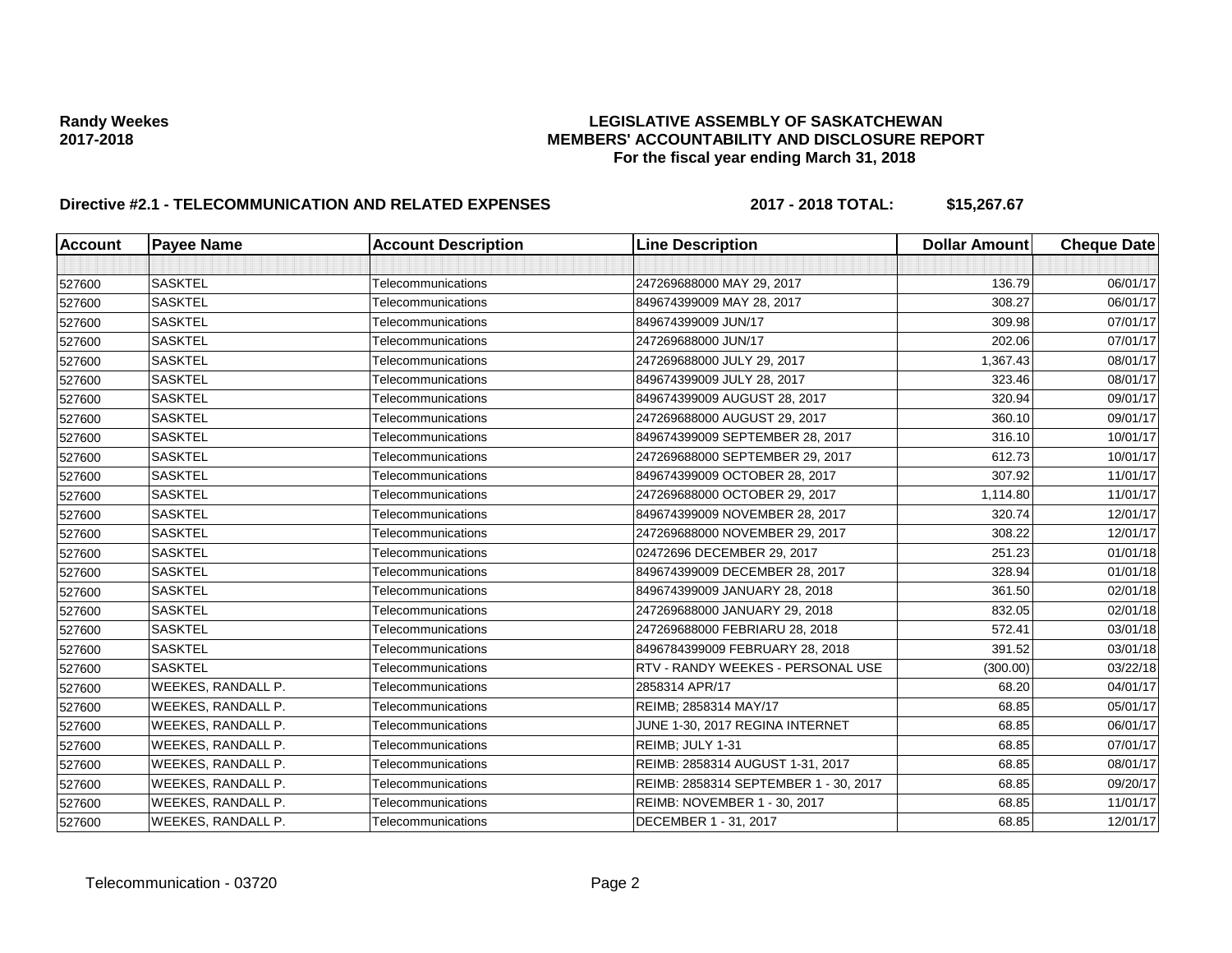# **Randy Weekes LEGISLATIVE ASSEMBLY OF SASKATCHEWAN 2017-2018 MEMBERS' ACCOUNTABILITY AND DISCLOSURE REPORT For the fiscal year ending March 31, 2018**

# **Directive #2.1 - TELECOMMUNICATION AND RELATED EXPENSES 2017 - 2018 TOTAL: \$15,267.67**

| <b>Account</b> | <b>Payee Name</b>         | <b>Account Description</b> | <b>Line Description</b>            | <b>Dollar Amountl</b> | <b>Cheque Date</b> |
|----------------|---------------------------|----------------------------|------------------------------------|-----------------------|--------------------|
|                |                           |                            |                                    |                       |                    |
| 527600         | <b>WEEKES, RANDALL P.</b> | Telecommunications         | JANUARY 1 - 31, 2018               | 68.85                 | 01/01/18           |
| 527600         | <b>WEEKES, RANDALL P.</b> | Telecommunications         | REIMB: 2858314 FEBRUARY 1-28, 2018 | 68.85                 | 02/01/18           |
| 527600         | <b>WEEKES, RANDALL P.</b> | Telecommunications         | MARCH 1 - 31, 2018                 | 68.85                 | 03/01/18           |
| 530600         | <b>SASKTEL</b>            | Placement - Tender Ads     | 849674399009 APR/17                | 333.60                | 05/01/17           |
| 530600         | <b>SASKTEL</b>            | Placement - Tender Ads     | 849674399009 MAY 28, 2017          | 333.60                | 06/01/17           |
| 530600         | <b>SASKTEL</b>            | Placement - Tender Ads     | 849674399009 JUN/17                | 333.60                | 07/01/17           |
| 530600         | <b>SASKTEL</b>            | Placement - Tender Ads     | 849674399009 JULY 28, 2017         | 333.60                | 08/01/17           |
| 530600         | <b>SASKTEL</b>            | Placement - Tender Ads     | 849674399009 AUGUST 28, 2017       | 333.60                | 09/01/17           |
| 530600         | <b>SASKTEL</b>            | Placement - Tender Ads     | 849674399009 SEPTEMBER 28, 2017    | 333.60                | 10/01/17           |
| 530600         | <b>SASKTEL</b>            | Placement - Tender Ads     | 849674399009 OCTOBER 28, 2017      | 333.60                | 11/01/17           |
| 530600         | <b>SASKTEL</b>            | Placement - Tender Ads     | 849674399009 NOVEMBER 28, 2017     | 333.60                | 12/01/17           |
| 530600         | <b>SASKTEL</b>            | Placement - Tender Ads     | 849674399009 DECEMBER 28, 2017     | 333.60                | 01/01/18           |
| 530600         | <b>SASKTEL</b>            | Placement - Tender Ads     | 849674399009 JANUARY 28, 2018      | 333.60                | 02/01/18           |
| 530600         | <b>SASKTEL</b>            | Placement - Tender Ads     | 8496784399009 FEBRUARY 28, 2018    | 333.60                | 03/01/18           |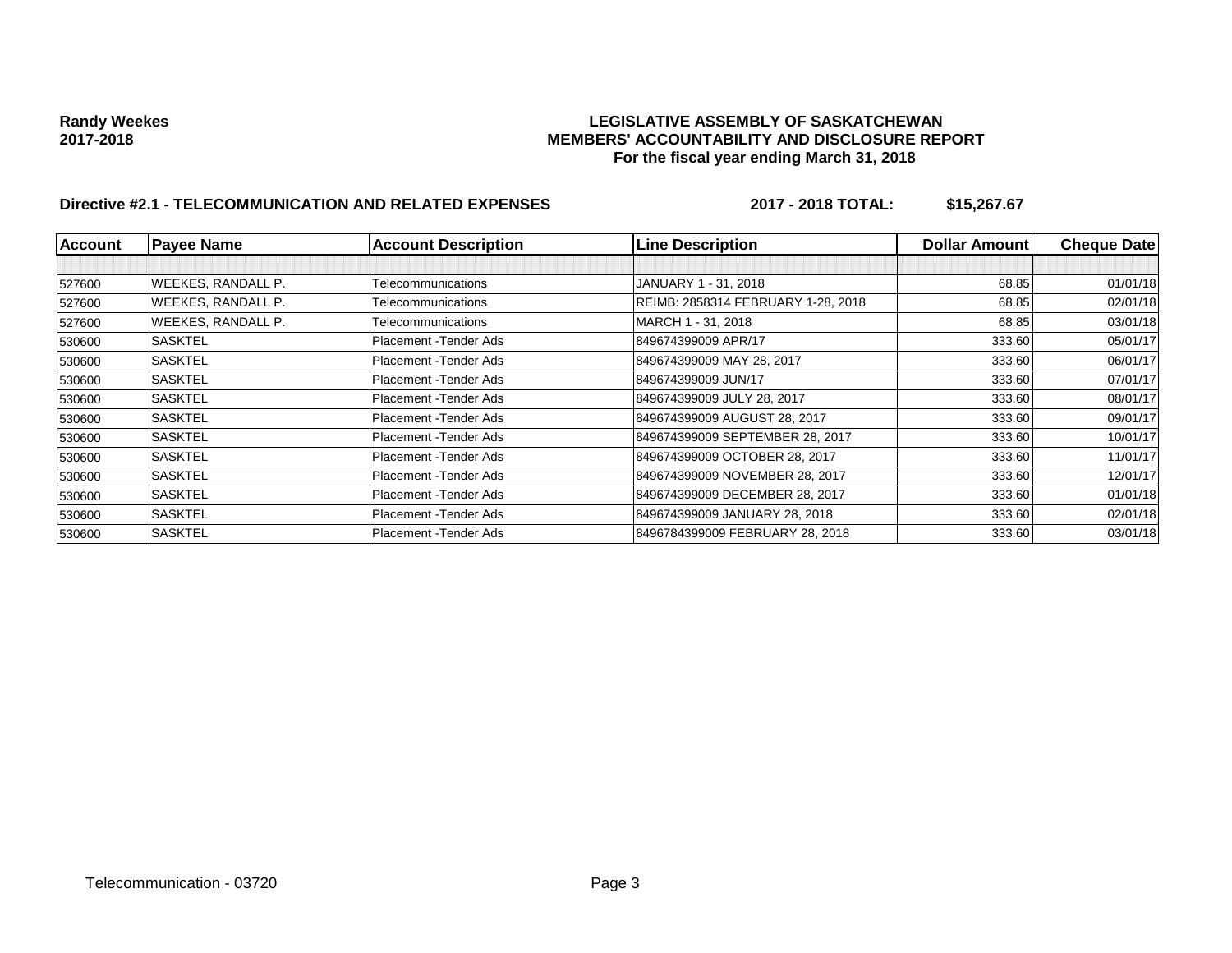## **LEGISLATIVE ASSEMBLY OF SASKATCHEWAN MEMBERS' ACCOUNTABILITY AND DISCLOSURE REPORT For the fiscal year ending March 31, 2018**

# **Directive #3.1 - MLA TRAVEL AND LIVING EXPENSES 2017 - 2018 TOTAL: \$57,817.13**

| <b>Account</b> | <b>Payee Name</b>         | <b>Account Description</b>  | <b>Line Description</b>                            | <b>Dollar Amount</b> | <b>Cheque Date</b> |
|----------------|---------------------------|-----------------------------|----------------------------------------------------|----------------------|--------------------|
|                |                           |                             |                                                    |                      |                    |
| 541900         | <b>WEEKES, RANDALL P.</b> | <b>Elected Rep - Travel</b> | MLA TRAVEL; APR 1 - 13                             | 1,747.64             | 04/13/17           |
| 541900         | WEEKES, RANDALL P.        | Elected Rep - Travel        | MLA TRAVEL; APRIL 17 - 30                          | 1,519.35             | 05/02/17           |
| 541900         | <b>WEEKES, RANDALL P.</b> | Elected Rep - Travel        | APRIL REGINA ACCOMMODATION                         | 1,500.00             | 05/02/17           |
| 541900         | WEEKES, RANDALL P.        | Elected Rep - Travel        | MLA TRAVEL; MAY 1 - 13                             | 1,382.89             | 05/15/17           |
| 541900         | WEEKES, RANDALL P.        | Elected Rep - Travel        | MAY REGINA ACCOMMODATION                           | 1,550.00             | 05/18/17           |
| 541900         | <b>WEEKES, RANDALL P.</b> | Elected Rep - Travel        | MLA TRAVEL; MAY 15 - 26                            | 1,639.78             | 05/26/17           |
| 541900         | WEEKES, RANDALL P.        | Elected Rep - Travel        | MLA TRAVEL; MAY 27 - JUN 10                        | 1,777.49             | 06/10/17           |
| 541900         | WEEKES, RANDALL P.        | <b>Elected Rep - Travel</b> | JUNE REGINA ACCOMMODATION                          | 1,500.00             | 06/10/17           |
| 541900         | WEEKES, RANDALL P.        | <b>Elected Rep - Travel</b> | MLA TRAVEL JUNE 12-22, 2017                        | 1,170.75             | 06/22/17           |
| 541900         | WEEKES, RANDALL P.        | <b>Elected Rep - Travel</b> | MLA TRAVEL; JUN 23 - 30                            | 821.20               | 07/01/17           |
| 541900         | WEEKES, RANDALL P.        | <b>Elected Rep - Travel</b> | MLA TRAVEL; JUL 1 - 20                             | 1,733.57             | 07/20/17           |
| 541900         | WEEKES, RANDALL P.        | <b>Elected Rep - Travel</b> | JULY REGINA ACCOMMODATION                          | 1,550.00             | 07/20/17           |
| 541900         | WEEKES, RANDALL P.        | <b>Elected Rep - Travel</b> | MLA TRAVEL; JUL 21 - 25                            | 537.75               | 07/20/17           |
| 541900         | <b>WEEKES, RANDALL P.</b> | <b>Elected Rep - Travel</b> | MLA TRAVEL JUL 26-AUG 10, 2017                     | 1,970.68             | 08/10/17           |
| 541900         | WEEKES, RANDALL P.        | Elected Rep - Travel        | MLA TRAVEL AUGUST 11-15, 2017                      | 445.21               | 08/15/17           |
| 541900         | WEEKES, RANDALL P.        | <b>Elected Rep - Travel</b> | AUG. REGINA ACCOMMODATION                          | 1,550.00             | 08/24/17           |
| 541900         | WEEKES, RANDALL P.        | Elected Rep - Travel        | MLA TRAVEL AUGUST 16-31, 2017                      | 1,658.61             | 09/01/17           |
| 541900         | WEEKES, RANDALL P.        | <b>Elected Rep - Travel</b> | MLA TRAVEL SEPTEMBER 1 - 20, 2017                  | 1,496.54             | 09/21/17           |
| 541900         | WEEKES, RANDALL P.        | Elected Rep - Travel        | SEPTEMBER 2017 MLA REGINA<br><b>ACCOMMODATIONS</b> | 1,500.00             | 09/22/17           |
| 541900         | WEEKES, RANDALL P.        | Elected Rep - Travel        | MLA TRAVEL SEPTEMBER 21 - 25, 2017                 | 357.03               | 09/26/17           |
| 541900         | WEEKES, RANDALL P.        | <b>Elected Rep - Travel</b> | MLA TRAVEL SEPTEMBER 26 - 30, 2017                 | 754.84               | 10/11/17           |
| 541900         | WEEKES, RANDALL P.        | <b>Elected Rep - Travel</b> | MLA TRAVEL OCTOBER 3 - 10, 2017                    | 659.19               | 10/11/17           |
| 541900         | WEEKES, RANDALL P.        | <b>Elected Rep - Travel</b> | OCTOBER 2017 MLA REGINA<br><b>ACCOMMODATIONS</b>   | 1,550.00             | 10/20/17           |
| 541900         | WEEKES, RANDALL P.        | Elected Rep - Travel        | MLA TRAVEL OCTOBER 11 - 25, 2017                   | 1,680.09             | 10/26/17           |
| 541900         | WEEKES, RANDALL P.        | <b>Elected Rep - Travel</b> | MLA TRAVEL OCTOBER 26 - NOVEMBER<br>10, 2017       | 1,656.57             | 11/14/17           |
| 541900         | WEEKES, RANDALL P.        | Elected Rep - Travel        | NOVEMBER 2017 MLA REGINA<br><b>ACCOMMODATIONS</b>  | 1,500.00             | 11/24/17           |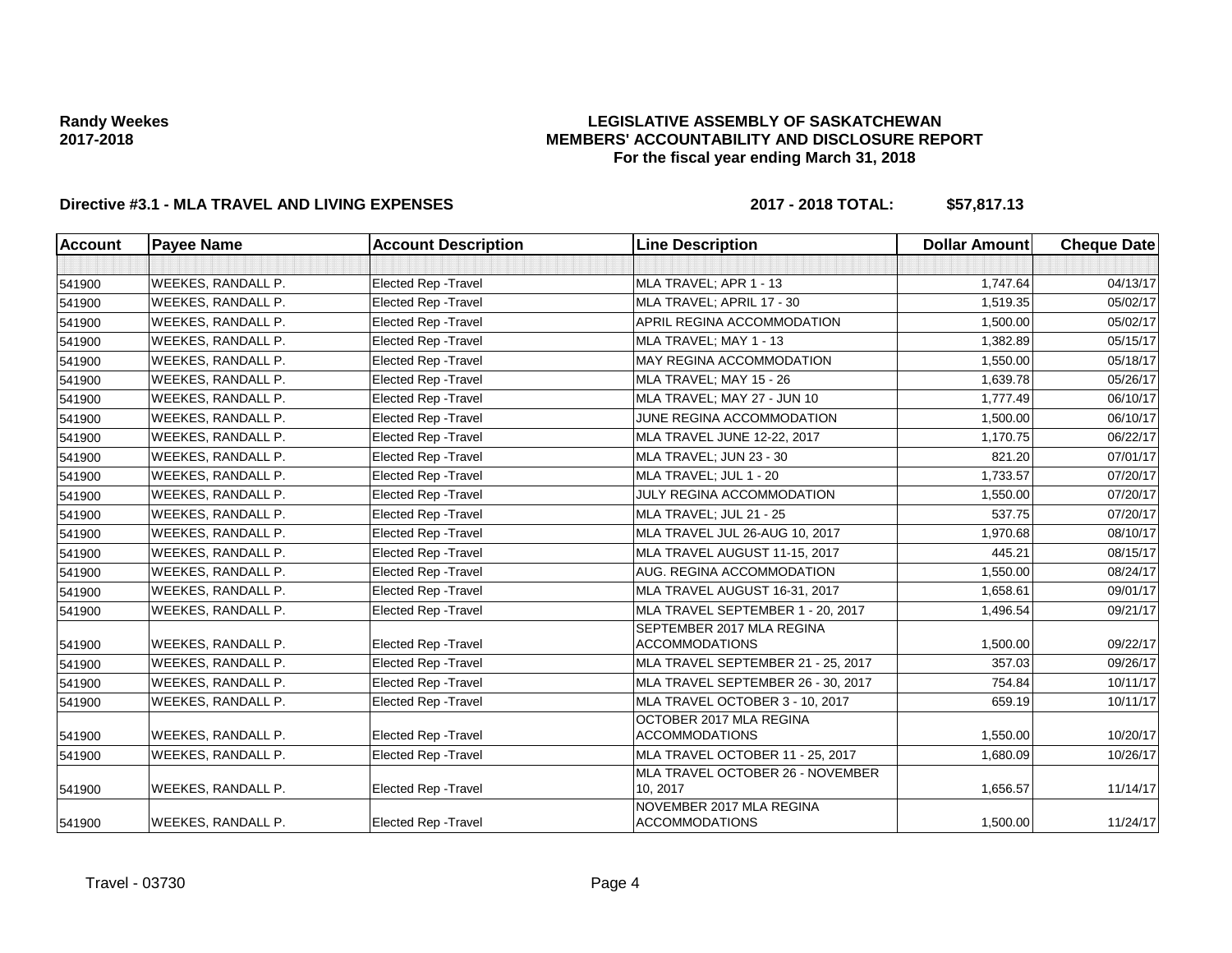### **LEGISLATIVE ASSEMBLY OF SASKATCHEWAN MEMBERS' ACCOUNTABILITY AND DISCLOSURE REPORT For the fiscal year ending March 31, 2018**

# **Directive #3.1 - MLA TRAVEL AND LIVING EXPENSES 2017 - 2018 TOTAL: \$57,817.13**

| <b>Account</b> | <b>Payee Name</b>         | <b>Account Description</b> | <b>Line Description</b>                           | <b>Dollar Amount</b> | <b>Cheque Date</b> |
|----------------|---------------------------|----------------------------|---------------------------------------------------|----------------------|--------------------|
|                |                           |                            |                                                   |                      |                    |
| 541900         | WEEKES, RANDALL P.        | Elected Rep - Travel       | MLA TRAVEL NOVEMBER 11-23, 2017                   | 1,905.31             | 12/01/17           |
| 541900         | WEEKES, RANDALL P.        | Elected Rep - Travel       | MLA TRAVEL NOV 24-DEC 3, 2017                     | 1,322.08             | 12/03/17           |
| 541900         | WEEKES, RANDALL P.        | Elected Rep - Travel       | MLA TRAVEL DECEMBER 4 - 12, 2017                  | 993.56               | 12/13/17           |
| 541900         | WEEKES, RANDALL P.        | Elected Rep - Travel       | DECEMBER 2017 MLA REGINA<br><b>ACCOMMODATIONS</b> | 1,550.00             | 12/20/17           |
| 541900         | WEEKES, RANDALL P.        | Elected Rep - Travel       | MLA TRAVEL DECEMBER 13 - 29, 2017                 | 1,644.96             | 01/04/18           |
| 541900         | WEEKES, RANDALL P.        | Elected Rep - Travel       | MLA TRAVEL JANUARY 2-17, 2018                     | 2,365.60             | 01/17/18           |
| 541900         | WEEKES, RANDALL P.        | Elected Rep - Travel       | JANUARY 2018 MLA REGINA<br><b>ACCOMMODATIONS</b>  | 1,550.00             | 01/26/18           |
| 541900         | WEEKES, RANDALL P.        | Elected Rep - Travel       | MLA TRAVEL JAN 18-FEB 5, 2018                     | 2,025.04             | 02/05/18           |
| 541900         | WEEKES, RANDALL P.        | Elected Rep - Travel       | MLA TRAVEL FEBRUARY 6-19, 2018                    | 1,763.59             | 02/19/18           |
| 541900         | WEEKES, RANDALL P.        | Elected Rep - Travel       | FEBRUARY 2018 MLA REGINA<br><b>ACCOMMODATIONS</b> | 1,400.00             | 02/20/18           |
| 541900         | WEEKES, RANDALL P.        | Elected Rep - Travel       | MLA TRAVEL FEBRUARY 20 - MARCH 4,<br>2018         | 1,335.15             | 03/06/18           |
| 541900         | <b>WEEKES, RANDALL P.</b> | Elected Rep - Travel       | MARCH 2018 MLA REGINA<br><b>ACCOMMODATIONS</b>    | 1,550.00             | 03/12/18           |
| 541900         | WEEKES, RANDALL P.        | Elected Rep - Travel       | MLA TRAVEL MARCH 6 - 18, 2018                     | 2,046.32             | 03/19/18           |
| 541900         | WEEKES, RANDALL P.        | Elected Rep - Travel       | MLA TRAVEL MARCH 19 - 29, 2018                    | 1,156.34             | 03/29/18           |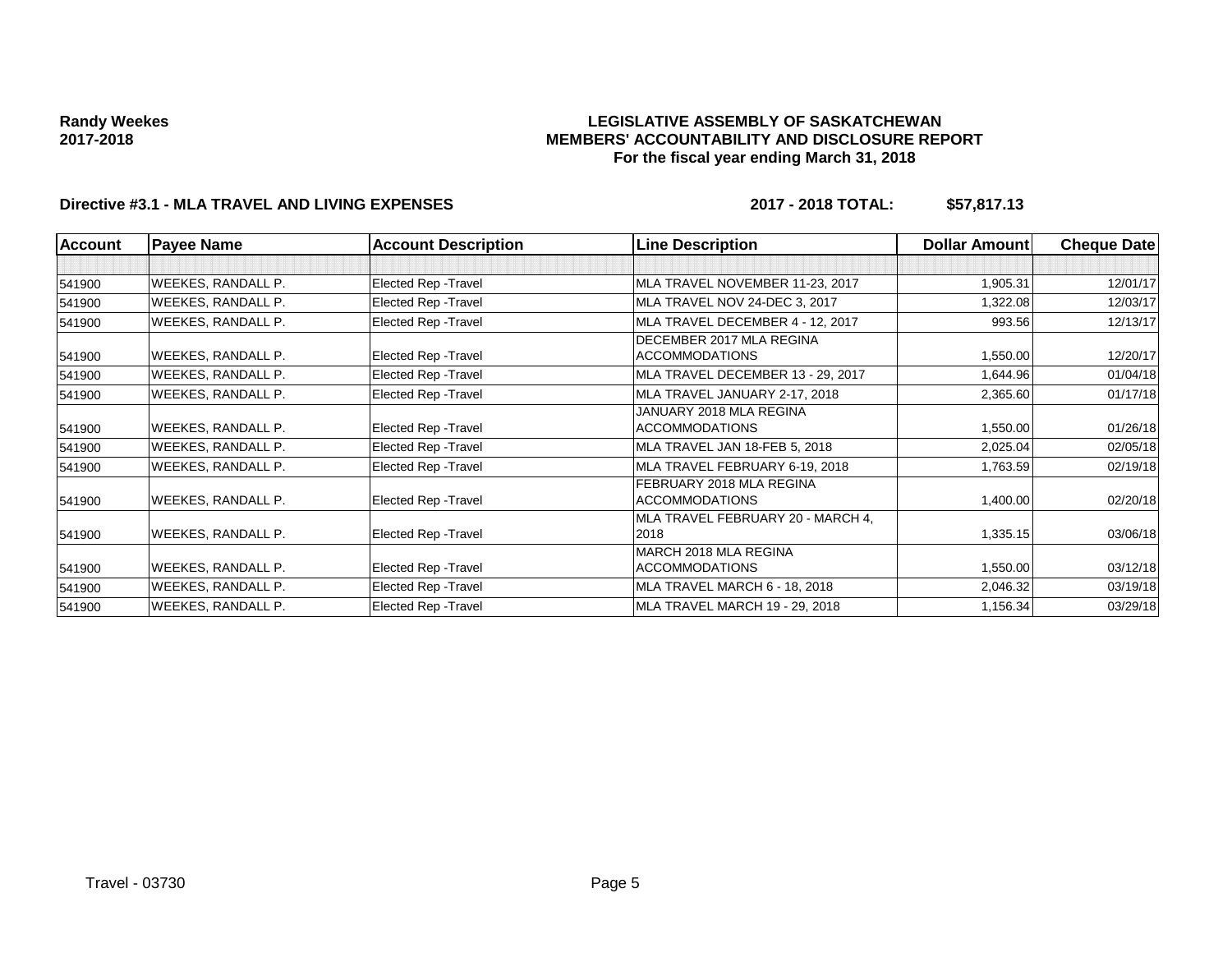## **LEGISLATIVE ASSEMBLY OF SASKATCHEWAN MEMBERS' ACCOUNTABILITY AND DISCLOSURE REPORT For the fiscal year ending March 31, 2018**

| <b>Account</b> | <b>Payee Name</b>        | <b>Account Description</b>                | <b>Line Description</b>               | <b>Dollar Amount</b> | <b>Cheque Date</b> |
|----------------|--------------------------|-------------------------------------------|---------------------------------------|----------------------|--------------------|
|                |                          |                                           |                                       |                      |                    |
| 522000         | <b>BETHANY COLLEGE</b>   | Rent of Ground, Buildings and Other Space | <b>APRIL OFFICE RENT</b>              | 100.00               | 04/01/17           |
| 522000         | <b>BETHANY COLLEGE</b>   | Rent of Ground, Buildings and Other Space | <b>MAY OFFICE RENT</b>                | 100.00               | 04/19/17           |
| 522000         | <b>BETHANY COLLEGE</b>   | Rent of Ground, Buildings and Other Space | JUNE OFFICE RENT                      | 100.00               | 05/18/17           |
| 522000         | <b>BETHANY COLLEGE</b>   | Rent of Ground, Buildings and Other Space | JULY 2017 MLA OFFICE RENT             | 100.00               | 06/07/17           |
| 522000         | <b>BETHANY COLLEGE</b>   | Rent of Ground, Buildings and Other Space | <b>AUG. OFFICE RENT</b>               | 100.00               | 07/12/17           |
| 522000         | <b>BETHANY COLLEGE</b>   | Rent of Ground, Buildings and Other Space | <b>SEP. OFFICE RENT</b>               | 100.00               | 08/23/17           |
| 522000         | <b>BETHANY COLLEGE</b>   | Rent of Ground, Buildings and Other Space | OCTOBER 2017 MLA OFFICE RENT          | 100.00               | 09/15/17           |
| 522000         | <b>BETHANY COLLEGE</b>   | Rent of Ground, Buildings and Other Space | NOVEMBER 2017 MLA OFFICE RENT         | 100.00               | 10/18/17           |
| 522000         | <b>BETHANY COLLEGE</b>   | Rent of Ground, Buildings and Other Space | DECEMBER 2017 MLA OFFICE RENT         | 100.00               | 11/10/17           |
| 522000         | <b>BETHANY COLLEGE</b>   | Rent of Ground, Buildings and Other Space | JANUARY 2018 MLA OFFICE RENT          | 100.00               | 12/20/17           |
| 522000         | <b>BETHANY COLLEGE</b>   | Rent of Ground, Buildings and Other Space | <b>FEBRUARY 2018 MLA OFFICE RENT</b>  | 100.00               | 01/11/18           |
| 522000         | <b>BETHANY COLLEGE</b>   | Rent of Ground, Buildings and Other Space | MARCH 2018 MLA OFFICE RENT            | 100.00               | 02/08/18           |
| 522000         | <b>BUSCHYNSKYI, RICK</b> | Rent of Ground, Buildings and Other Space | <b>APRIL CONSTITUENCY OFFICE RENT</b> | 1,025.00             | 04/01/17           |
| 522000         | <b>BUSCHYNSKYI, RICK</b> | Rent of Ground, Buildings and Other Space | <b>MAY OFFICE RENT</b>                | 1,025.00             | 04/19/17           |
| 522000         | <b>BUSCHYNSKYI, RICK</b> | Rent of Ground, Buildings and Other Space | JUNE OFFICE RENT                      | 1,025.00             | 05/18/17           |
| 522000         | <b>BUSCHYNSKYI, RICK</b> | Rent of Ground, Buildings and Other Space | JULY 2017 MLA OFFICE RENT             | 1,025.00             | 06/07/17           |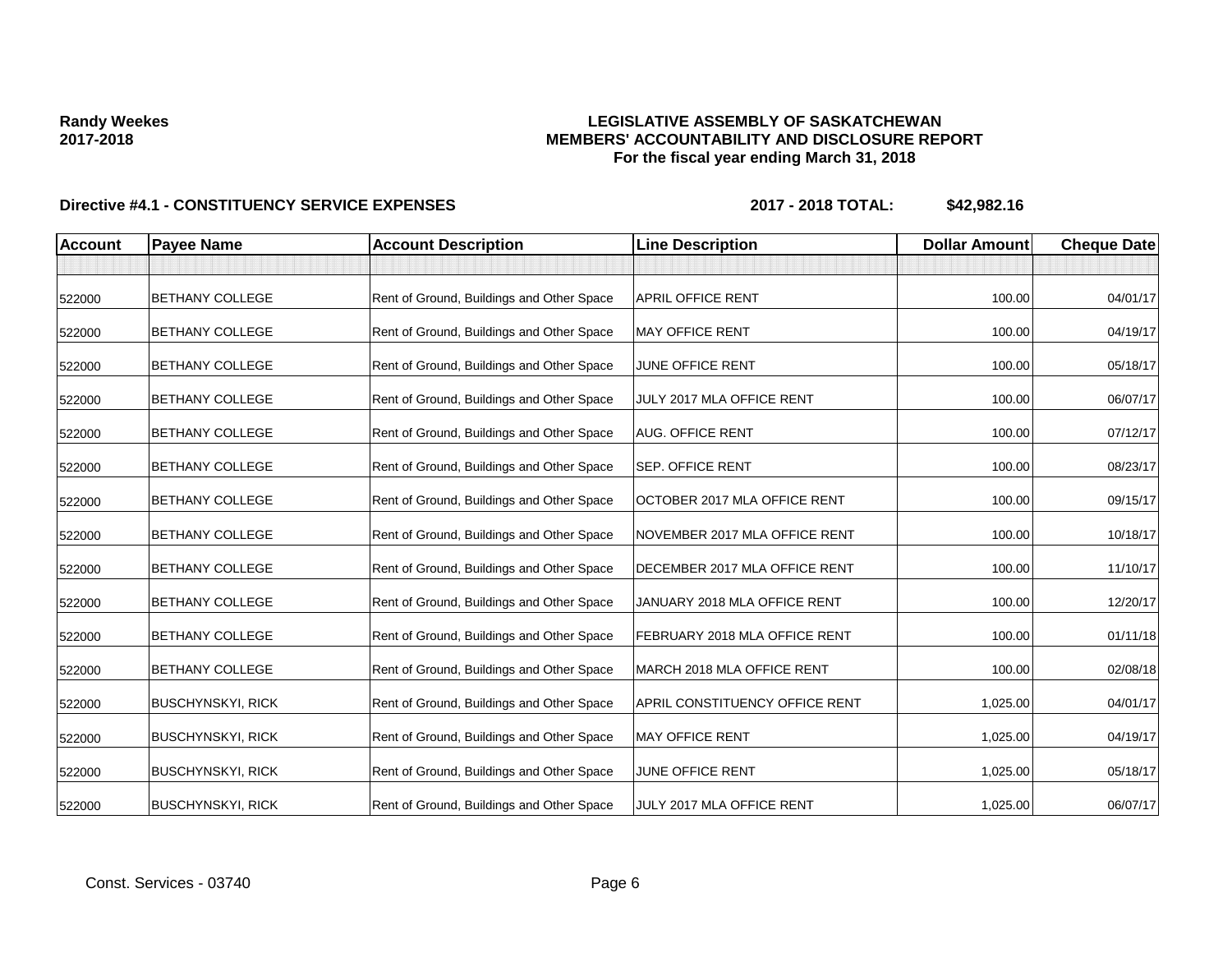## **LEGISLATIVE ASSEMBLY OF SASKATCHEWAN MEMBERS' ACCOUNTABILITY AND DISCLOSURE REPORT For the fiscal year ending March 31, 2018**

| <b>Account</b> | <b>Payee Name</b>                                   | <b>Account Description</b>                | <b>Line Description</b>                             | <b>Dollar Amount</b> | <b>Cheque Date</b> |
|----------------|-----------------------------------------------------|-------------------------------------------|-----------------------------------------------------|----------------------|--------------------|
|                |                                                     |                                           |                                                     |                      |                    |
| 522000         | <b>BUSCHYNSKYI, RICK</b>                            | Rent of Ground, Buildings and Other Space | <b>AUG. OFFICE RENT</b>                             | 1,025.00             | 07/12/17           |
| 522000         | <b>BUSCHYNSKYI, RICK</b>                            | Rent of Ground, Buildings and Other Space | <b>SEP. OFFICE RENT</b>                             | 1,025.00             | 08/23/17           |
| 522000         | <b>BUSCHYNSKYI, RICK</b>                            | Rent of Ground, Buildings and Other Space | OCTOBER 2017 MLA OFFICE RENT                        | 1,025.00             | 09/15/17           |
| 522000         | <b>BUSCHYNSKYI, RICK</b>                            | Rent of Ground, Buildings and Other Space | NOVEMBER 2017 MLA OFFICE RENT                       | 1,025.00             | 10/18/17           |
| 522000         | <b>BUSCHYNSKYI, RICK</b>                            | Rent of Ground, Buildings and Other Space | DECEMBER 2017 MLA OFFICE RENT                       | 1,025.00             | 11/10/17           |
| 522000         | <b>BUSCHYNSKYI, RICK</b>                            | Rent of Ground, Buildings and Other Space | JANUARY 2018 MLA OFFICE RENT                        | 1,025.00             | 01/01/18           |
| 522000         | <b>BUSCHYNSKYI, RICK</b>                            | Rent of Ground, Buildings and Other Space | FEBRUARY 2018 MLA OFFICE RENT                       | 1,025.00             | 01/11/18           |
| 522000         | <b>BUSCHYNSKYI, RICK</b>                            | Rent of Ground, Buildings and Other Space | MARCH 2018 MLA OFFICE RENT                          | 1,025.00             | 02/08/18           |
| 522000         | <b>WEEKES, RANDALL P.</b>                           | Rent of Ground, Buildings and Other Space | REIMB: POSTAGE/PHOTOGRAPHIC<br>SERVICES/HALL RENTAL | 136.50               | 01/05/18           |
| 522000         | <b>WEEKES, RANDALL P.</b>                           | Rent of Ground, Buildings and Other Space | <b>REIMB: HALL RENTAL/POSTAGE</b>                   | 100.00               | 01/19/18           |
| 522000         | <b>WEEKES, RANDALL P.</b>                           | Rent of Ground, Buildings and Other Space | <b>REIMB: HALL RENTAL</b>                           | 185.00               | 01/25/18           |
| 522000         | <b>WEEKES, RANDALL P.</b>                           | Rent of Ground, Buildings and Other Space | <b>REIMB: HALL RENTAL</b>                           | 75.00                | 02/01/18           |
| 522200         | MINISTER OF FINANCE-MINISTRY<br>OF CENTRAL SERVICES | Rent of Photocopiers                      | PHOTOCOPIER SERVICE FEES FOR 2017-<br>18            | 100.00               | 12/01/17           |
| 522200         | <b>SUCCESS OFFICE SYSTEMS</b>                       | Rent of Photocopiers                      | APRIL COPIER LEASE RE1076                           | 286.43               | 04/01/17           |
| 522200         | <b>SUCCESS OFFICE SYSTEMS</b>                       | Rent of Photocopiers                      | MAY COPIER LEASE RE1076                             | 222.07               | 05/10/17           |
| 522200         | <b>SUCCESS OFFICE SYSTEMS</b>                       | Rent of Photocopiers                      | JUNE COPIER LEASE RE1076                            | 275.63               | 06/12/17           |
| 522200         | <b>SUCCESS OFFICE SYSTEMS</b>                       | Rent of Photocopiers                      | JULY COPIER LEASE RE1076                            | 801.73               | 07/11/17           |
| 522200         | <b>SUCCESS OFFICE SYSTEMS</b>                       | Rent of Photocopiers                      | <b>COPIER CHARGES</b>                               | 435.25               | 08/09/17           |
| 522200         | <b>SUCCESS OFFICE SYSTEMS</b>                       | Rent of Photocopiers                      | <b>COPIER CHARGES</b>                               | 272.36               | 09/05/17           |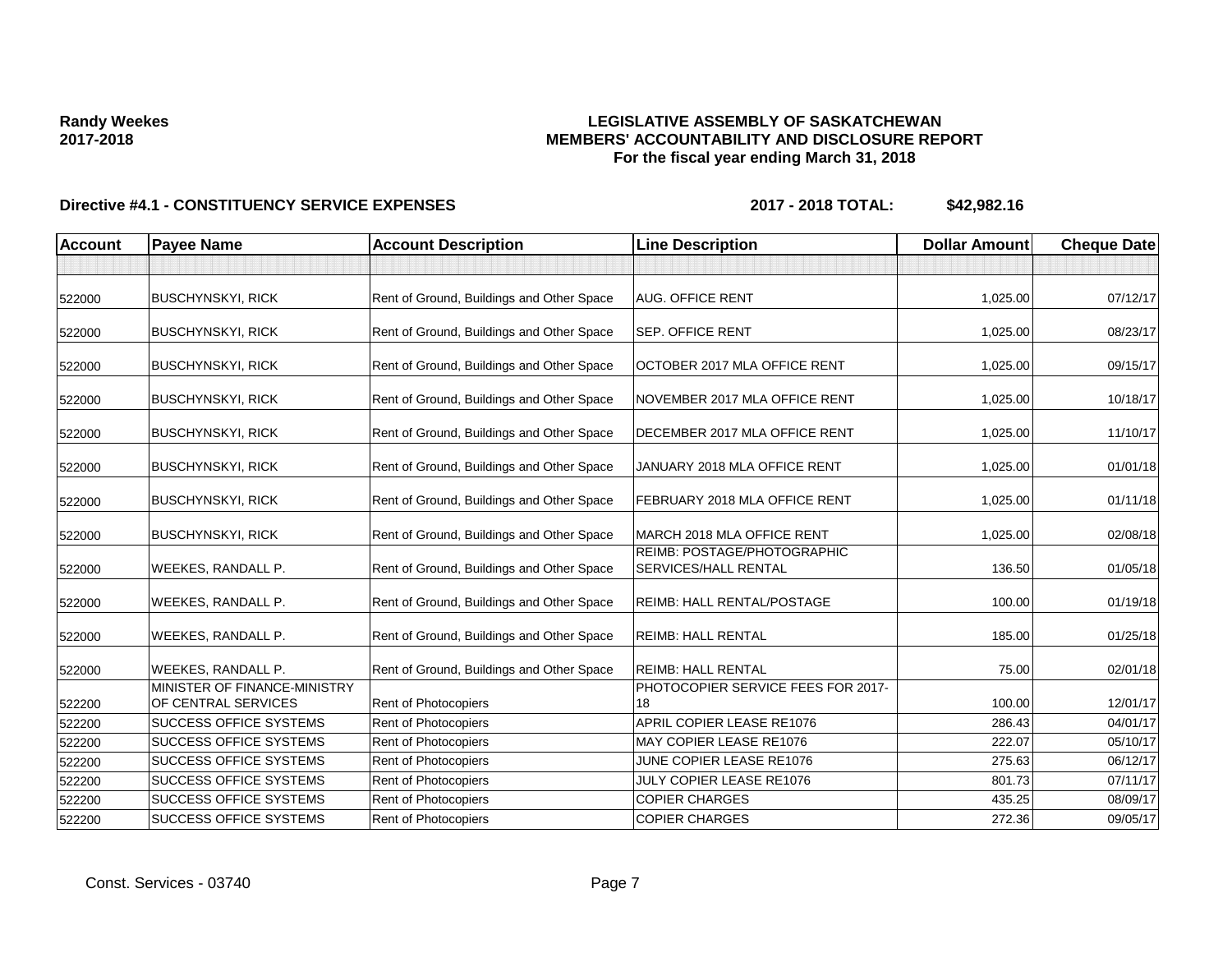## **LEGISLATIVE ASSEMBLY OF SASKATCHEWAN MEMBERS' ACCOUNTABILITY AND DISCLOSURE REPORT For the fiscal year ending March 31, 2018**

| <b>Account</b> | <b>Payee Name</b>                                   | <b>Account Description</b>           | <b>Line Description</b>                | <b>Dollar Amount</b> | <b>Cheque Date</b> |
|----------------|-----------------------------------------------------|--------------------------------------|----------------------------------------|----------------------|--------------------|
|                |                                                     |                                      |                                        |                      |                    |
| 522200         | <b>SUCCESS OFFICE SYSTEMS</b>                       | Rent of Photocopiers                 | <b>COPIER CHARGES</b>                  | 393.47               | 10/06/17           |
| 522200         | <b>SUCCESS OFFICE SYSTEMS</b>                       | <b>Rent of Photocopiers</b>          | <b>COPIER CHARGES</b>                  | 175.35               | 11/01/17           |
| 522200         | <b>SUCCESS OFFICE SYSTEMS</b>                       | Rent of Photocopiers                 | <b>COPIER CHARGES</b>                  | 222.95               | 12/06/17           |
| 522200         | <b>SUCCESS OFFICE SYSTEMS</b>                       | Rent of Photocopiers                 | <b>COPIER CHARGES</b>                  | 533.85               | 01/16/18           |
| 522200         | <b>SUCCESS OFFICE SYSTEMS</b>                       | Rent of Photocopiers                 | <b>COPIER CHARGES</b>                  | 167.83               | 02/01/18           |
| 522200         | <b>SUCCESS OFFICE SYSTEMS</b>                       | Rent of Photocopiers                 | <b>COPIER CHARGES</b>                  | 166.27               | 03/05/18           |
| 522200         | <b>SUCCESS OFFICE SYSTEMS</b>                       | Rent of Photocopiers                 | <b>COPIER CHARGES</b>                  | 185.63               | 03/31/18           |
| 522500         | PERDUE AGENCIES LTD.                                | <b>Insurance Premiums</b>            | INSURANCE POLICY #c 70007358-5 2017/18 | 509.86               | 10/01/17           |
| 522700         | SASKPOWER CORPORATION                               | Utilities - Electricity and Nat Gas  | 500000602846 APR/17                    | 60.20                | 04/11/17           |
| 522700         | SASKPOWER CORPORATION                               | Utilities - Electricity and Nat Gas  | 500000602846 MAY/17                    | 43.61                | 05/10/17           |
| 522700         | <b>SASKPOWER CORPORATION</b>                        | Utilities - Electricity and Nat Gas  | 5000 0060 2846 JUN/17                  | 49.18                | 06/12/17           |
| 522700         | SASKPOWER CORPORATION                               | Utilities - Electricity and Nat Gas  | 500000602846 JUL/17                    | 47.28                | 07/12/17           |
| 522700         | <b>SASKPOWER CORPORATION</b>                        | Utilities - Electricity and Nat Gas  | 500000602846 AUGUST 11, 2017           | 56.98                | 09/01/17           |
| 522700         | SASKPOWER CORPORATION                               | Utilities - Electricity and Nat Gas  | 500000602846 SEPTEMBER 19, 2017        | 105.87               | 10/01/17           |
| 522700         | <b>SASKPOWER CORPORATION</b>                        | Utilities - Electricity and Nat Gas  | 500000602846 OCTOBER 18, 2017          | 56.98                | 10/18/17           |
| 522700         | <b>SASKPOWER CORPORATION</b>                        | Utilities - Electricity and Nat Gas  | 500000602846 NOVEMBER 17, 2017         | 54.04                | 12/01/17           |
| 522700         | SASKPOWER CORPORATION                               | Utilities - Electricity and Nat Gas  | 500000602846 DECEMBER 15, 2017         | 58.59                | 01/01/18           |
| 522700         | <b>SASKPOWER CORPORATION</b>                        | Utilities - Electricity and Nat Gas  | 500000602846 JANUARY 18, 2018          | 61.09                | 02/01/18           |
| 522700         | <b>SASKPOWER CORPORATION</b>                        | Utilities - Electricity and Nat Gas  | 500000602846 FEBRUARY 15, 2018         | 47.87                | 03/01/18           |
| 522700         | SASKPOWER CORPORATION                               | Utilities - Electricity and Nat Gas  | 500000602846 MARCH 16, 2018            | 59.67                | 03/16/18           |
| 525000         | MINISTER OF FINANCE-MINISTRY<br>OF CENTRAL SERVICES | Postal, Courier, Freight and Related | DECEMBER 2017 MAIL SERVICES            | 870.67               | 02/01/18           |
| 525000         | <b>SASKATOON FASTPRINT</b>                          | Postal, Courier, Freight and Related | CALENDAR/POSTAGE                       | 15.79                | 01/01/18           |
| 525000         | WEEKES, RANDALL P.                                  | Postal, Courier, Freight and Related | REIMB; POSTAGE/MISC. SUPPLIES          | 193.55               | 04/21/17           |
| 525000         | WEEKES, RANDALL P.                                  | Postal, Courier, Freight and Related | REIMB; ICLOUD/POSTAGE/MISC.            | 19.33                | 05/03/17           |
| 525000         | WEEKES, RANDALL P.                                  | Postal, Courier, Freight and Related | REIMB; POSTAGE/ICLOUD/OFF.SUPP.        | 815.06               | 05/15/17           |
| 525000         | WEEKES, RANDALL P.                                  | Postal, Courier, Freight and Related | POSTAGE/CARDS                          | 192.28               | 07/01/17           |
| 525000         | WEEKES, RANDALL P.                                  | Postal, Courier, Freight and Related | <b>REIMB: POSTAGE</b>                  | 192.28               | 08/01/17           |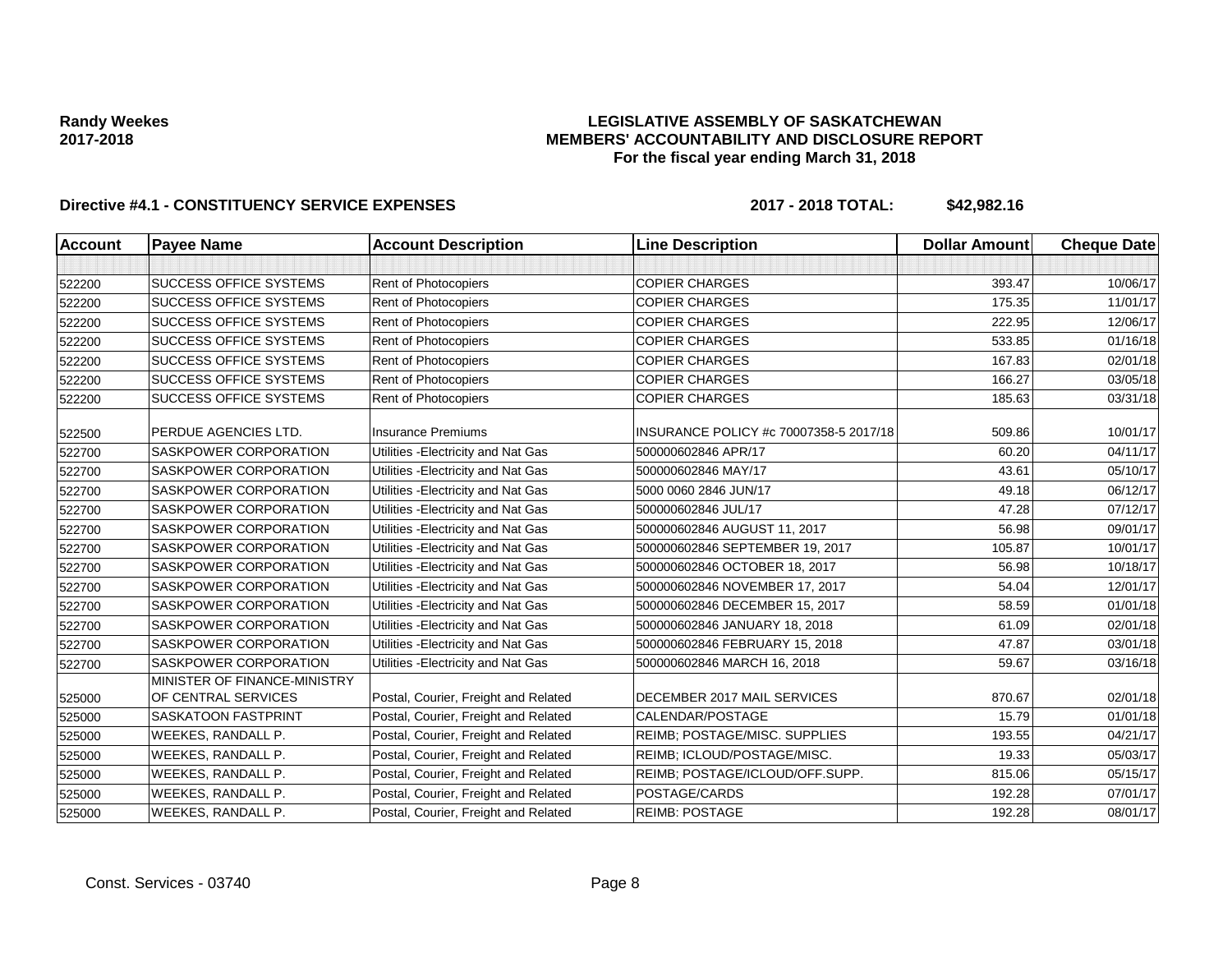## **LEGISLATIVE ASSEMBLY OF SASKATCHEWAN MEMBERS' ACCOUNTABILITY AND DISCLOSURE REPORT For the fiscal year ending March 31, 2018**

| <b>Account</b> | <b>Payee Name</b>                                    | <b>Account Description</b>           | <b>Line Description</b>                                    | <b>Dollar Amount</b> | <b>Cheque Date</b> |
|----------------|------------------------------------------------------|--------------------------------------|------------------------------------------------------------|----------------------|--------------------|
|                |                                                      |                                      |                                                            |                      |                    |
| 525000         | WEEKES, RANDALL P.                                   | Postal, Courier, Freight and Related | <b>REIMB: POSTAGE</b>                                      | 115.95               | 09/01/17           |
| 525000         | WEEKES, RANDALL P.                                   | Postal, Courier, Freight and Related | REIMB: GREETING CARD/POSTAGE/MISC                          | 13.65                | 09/15/17           |
| 525000         | <b>WEEKES, RANDALL P.</b>                            | Postal, Courier, Freight and Related | <b>REIMB: POSTAGE</b>                                      | 216.56               | 10/10/17           |
| 525000         | WEEKES, RANDALL P.                                   | Postal, Courier, Freight and Related | <b>REIMB: POSTAGE</b>                                      | 103.33               | 10/18/17           |
| 525000         | WEEKES, RANDALL P.                                   | Postal, Courier, Freight and Related | <b>REIMB: POSTAGE</b>                                      | 143.80               | 12/01/17           |
| 525000         | <b>WEEKES, RANDALL P.</b>                            | Postal, Courier, Freight and Related | <b>REIMB: POSTAGE</b>                                      | 14.03                | 12/12/17           |
| 525000         | WEEKES, RANDALL P.                                   | Postal, Courier, Freight and Related | <b>REIMB: POSTAGE</b>                                      | 14.03                | 01/01/18           |
| 525000         | WEEKES, RANDALL P.                                   | Postal, Courier, Freight and Related | <b>REIMB: POSTAGE/GREETING CARD</b>                        | 4.94                 | 01/01/18           |
| 525000         | WEEKES, RANDALL P.                                   | Postal, Courier, Freight and Related | REIMB: POSTAGE/PHOTOGRAPHIC<br><b>SERVICES/HALL RENTAL</b> | 128.35               | 01/05/18           |
| 525000         | WEEKES, RANDALL P.                                   | Postal, Courier, Freight and Related | <b>REIMB: POSTAGE</b>                                      | 460.41               | 01/05/18           |
| 525000         | WEEKES, RANDALL P.                                   | Postal, Courier, Freight and Related | REIMB: HALL RENTAL/POSTAGE                                 | 71.18                | 01/19/18           |
| 525000         | <b>WEEKES, RANDALL P.</b>                            | Postal, Courier, Freight and Related | <b>REIMB: POSTAGE</b>                                      | 1,338.75             | 03/23/18           |
| 530300         | <b>MARU GROUP CANADA INC.</b>                        | Primary Research/Focus group         | AD HOC CONSULTING - NO GST                                 | 607.15               | 07/01/17           |
| 530300         | <b>MARU GROUP CANADA INC.</b>                        | Primary Research/Focus group         | AD HOC CONSULTING - NO GST                                 | 646.74               | 01/01/18           |
| 530300         | MARU GROUP CANADA INC.                               | Primary Research/Focus group         | AD HOC CONSULTING - NO GST                                 | 632.97               | 03/01/18           |
| 530500         | ASQUITH, TOWN OF                                     | Media Placement                      | <b>ADVERTISING</b>                                         | 100.00               | 11/14/17           |
| 530500         | <b>BIGGAR NATIONALS SENIOR</b><br><b>HOCKEY CLUB</b> | Media Placement                      | <b>ADVERTISING</b>                                         | 294.21               | 10/01/17           |
| 530500         | <b>BIGGAR NATIONALS SENIOR</b><br><b>HOCKEY CLUB</b> | Media Placement                      | <b>ADVERTISING</b>                                         | 100.00               | 01/01/18           |
| 530500         | <b>BIGGAR RECREATION VALLEY INC.</b>                 | Media Placement                      | <b>ADVERTISING</b>                                         | 200.00               | 07/18/17           |
| 530500         | <b>BIGGAR, TOWN OF</b>                               | Media Placement                      | <b>ADVERTISING</b>                                         | 50.00                | 01/19/18           |
| 530500         | <b>INDEPENDENT PRINTERS LTD.</b>                     | Media Placement                      | <b>ADVERTISING</b>                                         | 45.00                | 04/06/17           |
| 530500         | <b>INDEPENDENT PRINTERS LTD.</b>                     | Media Placement                      | <b>ADVERTISING</b>                                         | 45.00                | 04/06/17           |
| 530500         | <b>INDEPENDENT PRINTERS LTD.</b>                     | Media Placement                      | <b>ADVERTISING</b>                                         | 45.00                | 05/01/17           |
| 530500         | INDEPENDENT PRINTERS LTD.                            | Media Placement                      | <b>ADVERTISING</b>                                         | 45.00                | 05/01/17           |
| 530500         | <b>INDEPENDENT PRINTERS LTD.</b>                     | Media Placement                      | <b>ADVERTISING</b>                                         | 45.00                | 06/01/17           |
| 530500         | <b>INDEPENDENT PRINTERS LTD.</b>                     | Media Placement                      | <b>ADVERTISING</b>                                         | 45.00                | 06/01/17           |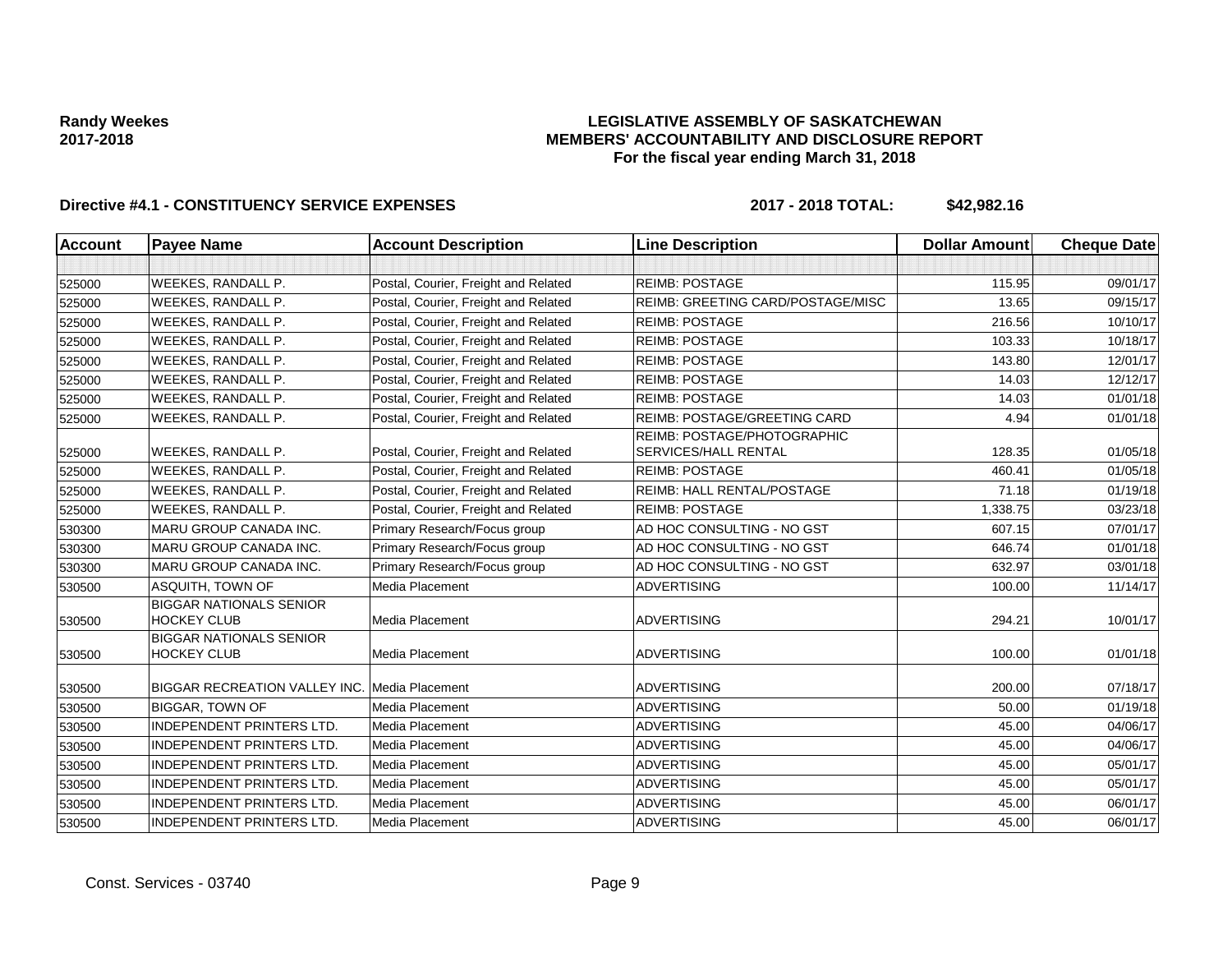## **LEGISLATIVE ASSEMBLY OF SASKATCHEWAN MEMBERS' ACCOUNTABILITY AND DISCLOSURE REPORT For the fiscal year ending March 31, 2018**

| <b>Account</b> | <b>Payee Name</b>                | <b>Account Description</b> | <b>Line Description</b> | <b>Dollar Amount</b> | <b>Cheque Date</b> |
|----------------|----------------------------------|----------------------------|-------------------------|----------------------|--------------------|
|                |                                  |                            |                         |                      |                    |
| 530500         | <b>INDEPENDENT PRINTERS LTD.</b> | <b>Media Placement</b>     | <b>ADVERTISING</b>      | 45.00                | 06/01/17           |
| 530500         | <b>INDEPENDENT PRINTERS LTD.</b> | Media Placement            | <b>ADVERTISING</b>      | 45.00                | 06/01/17           |
| 530500         | <b>INDEPENDENT PRINTERS LTD.</b> | Media Placement            | ADVERTISING NO GST      | 25.00                | 07/01/17           |
| 530500         | <b>INDEPENDENT PRINTERS LTD.</b> | Media Placement            | <b>ADVERTISING</b>      | 45.00                | 07/01/17           |
| 530500         | <b>INDEPENDENT PRINTERS LTD.</b> | Media Placement            | <b>ADVERTISING</b>      | 45.00                | 07/01/17           |
| 530500         | <b>INDEPENDENT PRINTERS LTD.</b> | Media Placement            | <b>ADVERTISING</b>      | 45.00                | 07/01/17           |
| 530500         | <b>INDEPENDENT PRINTERS LTD.</b> | Media Placement            | <b>ADVERTISING</b>      | 45.00                | 07/01/17           |
| 530500         | INDEPENDENT PRINTERS LTD.        | Media Placement            | <b>ADVERTISING</b>      | 45.00                | 07/01/17           |
| 530500         | <b>INDEPENDENT PRINTERS LTD.</b> | <b>Media Placement</b>     | <b>ADVERTISING</b>      | 45.00                | 08/01/17           |
| 530500         | <b>INDEPENDENT PRINTERS LTD.</b> | Media Placement            | <b>ADVERTISING</b>      | 45.00                | 09/01/17           |
| 530500         | <b>INDEPENDENT PRINTERS LTD.</b> | Media Placement            | <b>ADVERTISING</b>      | 45.00                | 09/01/17           |
| 530500         | <b>INDEPENDENT PRINTERS LTD.</b> | <b>Media Placement</b>     | <b>ADVERTISING</b>      | 45.00                | 09/01/17           |
| 530500         | <b>INDEPENDENT PRINTERS LTD.</b> | Media Placement            | <b>ADVERTISING</b>      | 45.00                | 09/01/17           |
| 530500         | <b>INDEPENDENT PRINTERS LTD.</b> | Media Placement            | <b>ADVERTISING</b>      | 45.00                | 09/01/17           |
| 530500         | <b>INDEPENDENT PRINTERS LTD.</b> | Media Placement            | <b>ADVERTISING</b>      | 45.00                | 10/01/17           |
| 530500         | <b>INDEPENDENT PRINTERS LTD.</b> | Media Placement            | <b>ADVERTISING</b>      | 45.00                | 10/01/17           |
| 530500         | <b>INDEPENDENT PRINTERS LTD.</b> | <b>Media Placement</b>     | <b>ADVERTISING</b>      | 45.00                | 10/01/17           |
| 530500         | <b>INDEPENDENT PRINTERS LTD.</b> | Media Placement            | <b>ADVERTISING</b>      | 45.00                | 10/01/17           |
| 530500         | <b>INDEPENDENT PRINTERS LTD.</b> | <b>Media Placement</b>     | <b>ADVERTISING</b>      | 200.00               | 11/01/17           |
| 530500         | <b>INDEPENDENT PRINTERS LTD.</b> | Media Placement            | <b>ADVERTISING</b>      | 45.00                | 11/01/17           |
| 530500         | <b>INDEPENDENT PRINTERS LTD.</b> | Media Placement            | <b>ADVERTISING</b>      | 45.00                | 11/01/17           |
| 530500         | <b>INDEPENDENT PRINTERS LTD.</b> | Media Placement            | <b>ADVERTISING</b>      | 45.00                | 11/01/17           |
| 530500         | <b>INDEPENDENT PRINTERS LTD.</b> | Media Placement            | <b>ADVERTISING</b>      | 45.00                | 11/01/17           |
| 530500         | <b>INDEPENDENT PRINTERS LTD.</b> | Media Placement            | <b>ADVERTISING</b>      | 45.00                | 12/01/17           |
| 530500         | <b>INDEPENDENT PRINTERS LTD.</b> | <b>Media Placement</b>     | <b>ADVERTISING</b>      | 45.00                | 12/01/17           |
| 530500         | <b>INDEPENDENT PRINTERS LTD.</b> | <b>Media Placement</b>     | <b>ADVERTISING</b>      | 45.00                | 12/01/17           |
| 530500         | <b>INDEPENDENT PRINTERS LTD.</b> | Media Placement            | <b>ADVERTISING</b>      | 45.00                | 12/01/17           |
| 530500         | <b>INDEPENDENT PRINTERS LTD.</b> | Media Placement            | <b>ADVERTISING</b>      | 45.00                | 12/01/17           |
| 530500         | <b>INDEPENDENT PRINTERS LTD.</b> | Media Placement            | <b>ADVERTISING</b>      | 45.00                | 01/01/18           |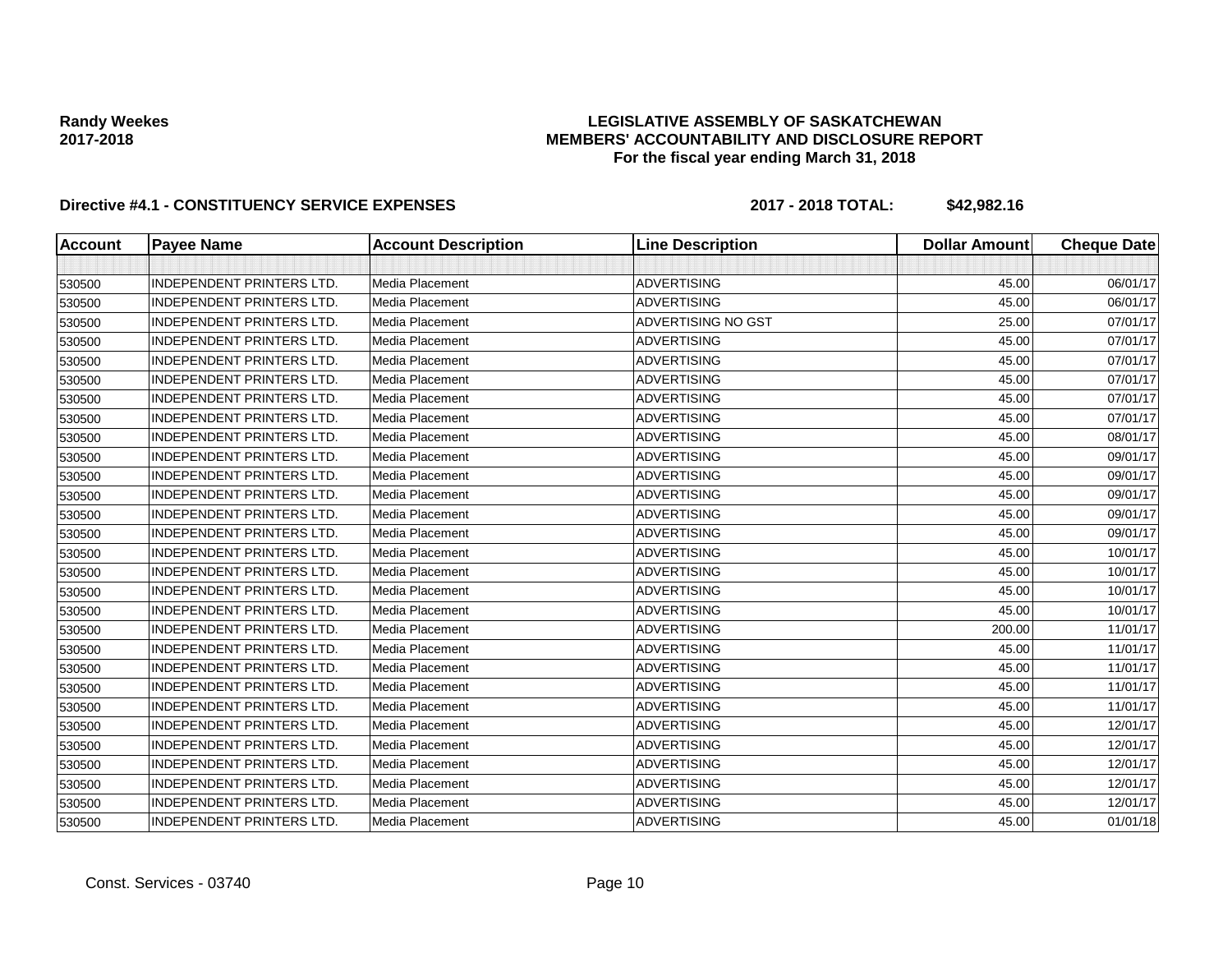## **LEGISLATIVE ASSEMBLY OF SASKATCHEWAN MEMBERS' ACCOUNTABILITY AND DISCLOSURE REPORT For the fiscal year ending March 31, 2018**

| <b>Account</b> | <b>Payee Name</b>                | <b>Account Description</b> | <b>Line Description</b> | <b>Dollar Amount</b> | <b>Cheque Date</b> |
|----------------|----------------------------------|----------------------------|-------------------------|----------------------|--------------------|
|                |                                  |                            |                         |                      |                    |
| 530500         | <b>INDEPENDENT PRINTERS LTD.</b> | <b>Media Placement</b>     | <b>ADVERTISING</b>      | 163.52               | 01/01/18           |
| 530500         | <b>INDEPENDENT PRINTERS LTD.</b> | <b>Media Placement</b>     | <b>ADVERTISING</b>      | 45.00                | 01/01/18           |
| 530500         | <b>INDEPENDENT PRINTERS LTD.</b> | <b>Media Placement</b>     | <b>ADVERTISING</b>      | 45.00                | 01/01/18           |
| 530500         | <b>INDEPENDENT PRINTERS LTD.</b> | Media Placement            | <b>ADVERTISING</b>      | 45.00                | 02/01/18           |
| 530500         | <b>INDEPENDENT PRINTERS LTD.</b> | <b>Media Placement</b>     | <b>ADVERTISING</b>      | 45.00                | 02/01/18           |
| 530500         | <b>INDEPENDENT PRINTERS LTD.</b> | Media Placement            | <b>ADVERTISING</b>      | 81.76                | 02/01/18           |
| 530500         | <b>INDEPENDENT PRINTERS LTD.</b> | Media Placement            | <b>ADVERTISING</b>      | 45.00                | 02/01/18           |
| 530500         | <b>INDEPENDENT PRINTERS LTD.</b> | Media Placement            | <b>ADVERTISING</b>      | 45.00                | 02/01/18           |
| 530500         | <b>INDEPENDENT PRINTERS LTD.</b> | Media Placement            | <b>ADVERTISING</b>      | 45.00                | 03/01/18           |
| 530500         | <b>INDEPENDENT PRINTERS LTD.</b> | <b>Media Placement</b>     | <b>ADVERTISING</b>      | 45.00                | 03/01/18           |
| 530500         | <b>INDEPENDENT PRINTERS LTD.</b> | <b>Media Placement</b>     | <b>ADVERTISING</b>      | 45.00                | 03/01/18           |
| 530500         | <b>INDEPENDENT PRINTERS LTD.</b> | Media Placement            | <b>ADVERTISING</b>      | 45.00                | 03/01/18           |
| 530500         | <b>INDEPENDENT PRINTERS LTD.</b> | <b>Media Placement</b>     | <b>ADVERTISING</b>      | 45.00                | 03/01/18           |
| 530500         | <b>INDEPENDENT PRINTERS LTD.</b> | Media Placement            | <b>ADVERTISING</b>      | 45.00                | 03/08/18           |
| 530500         | <b>INDEPENDENT PRINTERS LTD.</b> | Media Placement            | <b>ADVERTISING</b>      | 45.00                | 03/15/18           |
| 530500         | <b>INDEPENDENT PRINTERS LTD.</b> | Media Placement            | <b>ADVERTISING</b>      | 45.00                | 03/22/18           |
| 530500         | <b>INDEPENDENT PRINTERS LTD.</b> | Media Placement            | <b>ADVERTISING</b>      | 65.70                | 03/22/18           |
| 530500         | <b>INDEPENDENT PRINTERS LTD.</b> | Media Placement            | <b>ADVERTISING</b>      | 45.00                | 03/29/18           |
| 530500         | <b>JENSON PUBLISHING</b>         | Media Placement            | <b>ADVERTISING</b>      | 38.00                | 04/06/17           |
| 530500         | <b>JENSON PUBLISHING</b>         | Media Placement            | <b>ADVERTISING</b>      | 38.00                | 04/20/17           |
| 530500         | <b>JENSON PUBLISHING</b>         | Media Placement            | <b>ADVERTISING</b>      | 38.00                | 05/01/17           |
| 530500         | <b>JENSON PUBLISHING</b>         | <b>Media Placement</b>     | <b>ADVERTISING</b>      | 63.82                | 05/01/17           |
| 530500         | <b>JENSON PUBLISHING</b>         | Media Placement            | <b>ADVERTISING</b>      | 38.00                | 05/04/17           |
| 530500         | <b>JENSON PUBLISHING</b>         | Media Placement            | <b>ADVERTISING</b>      | 38.00                | 05/11/17           |
| 530500         | <b>JENSON PUBLISHING</b>         | <b>Media Placement</b>     | <b>ADVERTISING</b>      | 38.00                | 05/18/17           |
| 530500         | <b>JENSON PUBLISHING</b>         | Media Placement            | <b>ADVERTISING</b>      | 38.00                | 06/01/17           |
| 530500         | <b>JENSON PUBLISHING</b>         | Media Placement            | <b>ADVERTISING</b>      | 38.00                | 06/08/17           |
| 530500         | <b>JENSON PUBLISHING</b>         | Media Placement            | <b>ADVERTISING</b>      | 33.00                | 06/15/17           |
| 530500         | <b>JENSON PUBLISHING</b>         | Media Placement            | <b>ADVERTISING</b>      | 33.00                | 06/15/17           |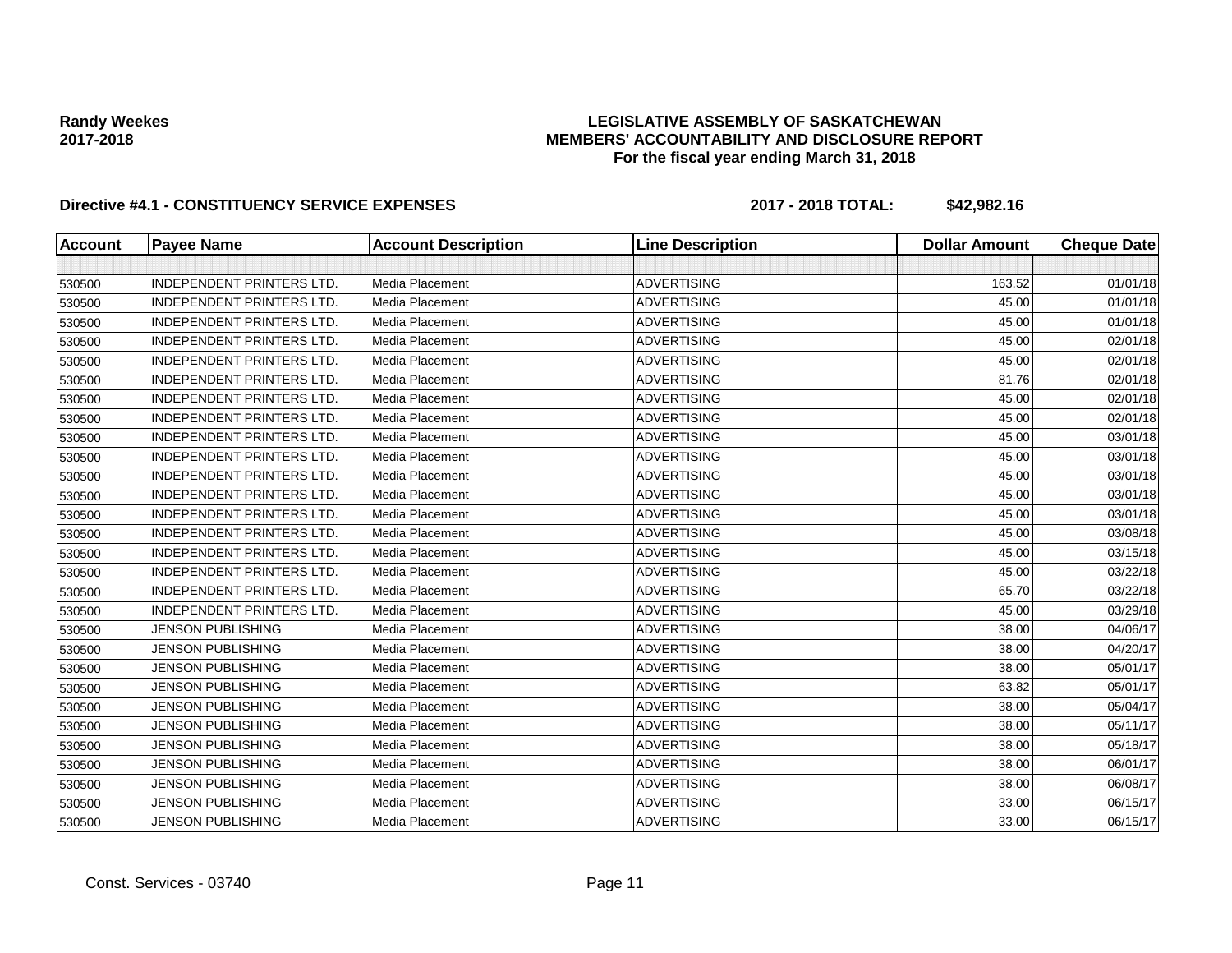## **LEGISLATIVE ASSEMBLY OF SASKATCHEWAN MEMBERS' ACCOUNTABILITY AND DISCLOSURE REPORT For the fiscal year ending March 31, 2018**

| <b>Account</b> | <b>Payee Name</b>        | <b>Account Description</b> | <b>Line Description</b> | <b>Dollar Amount</b> | <b>Cheque Date</b> |
|----------------|--------------------------|----------------------------|-------------------------|----------------------|--------------------|
|                |                          |                            |                         |                      |                    |
| 530500         | <b>JENSON PUBLISHING</b> | Media Placement            | <b>ADVERTISING</b>      | 33.00                | 06/15/17           |
| 530500         | <b>JENSON PUBLISHING</b> | Media Placement            | <b>ADVERTISING</b>      | 33.00                | 06/15/17           |
| 530500         | <b>JENSON PUBLISHING</b> | Media Placement            | <b>ADVERTISING</b>      | 38.00                | 06/15/17           |
| 530500         | <b>JENSON PUBLISHING</b> | Media Placement            | <b>ADVERTISING</b>      | 33.00                | 06/15/17           |
| 530500         | <b>JENSON PUBLISHING</b> | Media Placement            | <b>ADVERTISING</b>      | 33.00                | 06/15/17           |
| 530500         | <b>JENSON PUBLISHING</b> | Media Placement            | <b>ADVERTISING</b>      | 38.00                | 07/01/17           |
| 530500         | <b>JENSON PUBLISHING</b> | Media Placement            | <b>ADVERTISING</b>      | 38.00                | 07/01/17           |
| 530500         | <b>JENSON PUBLISHING</b> | Media Placement            | <b>ADVERTISING</b>      | 38.00                | 07/01/17           |
| 530500         | <b>JENSON PUBLISHING</b> | Media Placement            | <b>ADVERTISING</b>      | 38.00                | 07/01/17           |
| 530500         | <b>JENSON PUBLISHING</b> | Media Placement            | <b>ADVERTISING</b>      | 38.00                | 07/06/17           |
| 530500         | <b>JENSON PUBLISHING</b> | Media Placement            | <b>ADVERTISING</b>      | 38.00                | 07/13/17           |
| 530500         | <b>JENSON PUBLISHING</b> | Media Placement            | <b>ADVERTISING</b>      | 38.00                | 07/20/17           |
| 530500         | <b>JENSON PUBLISHING</b> | Media Placement            | <b>ADVERTISING</b>      | 38.00                | 08/01/17           |
| 530500         | <b>JENSON PUBLISHING</b> | Media Placement            | <b>ADVERTISING</b>      | 38.00                | 08/03/17           |
| 530500         | <b>JENSON PUBLISHING</b> | Media Placement            | <b>ADVERTISING</b>      | 38.00                | 08/10/17           |
| 530500         | <b>JENSON PUBLISHING</b> | Media Placement            | <b>ADVERTISING</b>      | 38.00                | 09/01/17           |
| 530500         | <b>JENSON PUBLISHING</b> | Media Placement            | <b>ADVERTISING</b>      | 38.00                | 09/14/17           |
| 530500         | <b>JENSON PUBLISHING</b> | Media Placement            | <b>ADVERTISING</b>      | 38.00                | 10/01/17           |
| 530500         | <b>JENSON PUBLISHING</b> | Media Placement            | <b>ADVERTISING</b>      | 38.00                | 10/01/17           |
| 530500         | <b>JENSON PUBLISHING</b> | Media Placement            | <b>ADVERTISING</b>      | 38.00                | 10/01/17           |
| 530500         | <b>JENSON PUBLISHING</b> | Media Placement            | <b>ADVERTISING</b>      | 38.00                | 10/01/17           |
| 530500         | <b>JENSON PUBLISHING</b> | Media Placement            | <b>ADVERTISING</b>      | 45.00                | 10/01/17           |
| 530500         | <b>JENSON PUBLISHING</b> | Media Placement            | <b>ADVERTISING</b>      | 45.00                | 10/05/17           |
| 530500         | <b>JENSON PUBLISHING</b> | Media Placement            | <b>ADVERTISING</b>      | 38.00                | 10/05/17           |
| 530500         | <b>JENSON PUBLISHING</b> | Media Placement            | <b>ADVERTISING</b>      | 38.00                | 10/12/17           |
| 530500         | <b>JENSON PUBLISHING</b> | Media Placement            | <b>ADVERTISING</b>      | 38.00                | 10/19/17           |
| 530500         | <b>JENSON PUBLISHING</b> | Media Placement            | <b>ADVERTISING</b>      | 38.00                | 11/01/17           |
| 530500         | <b>JENSON PUBLISHING</b> | Media Placement            | <b>ADVERTISING</b>      | 38.00                | 11/02/17           |
| 530500         | <b>JENSON PUBLISHING</b> | Media Placement            | <b>ADVERTISING</b>      | 38.00                | 11/09/17           |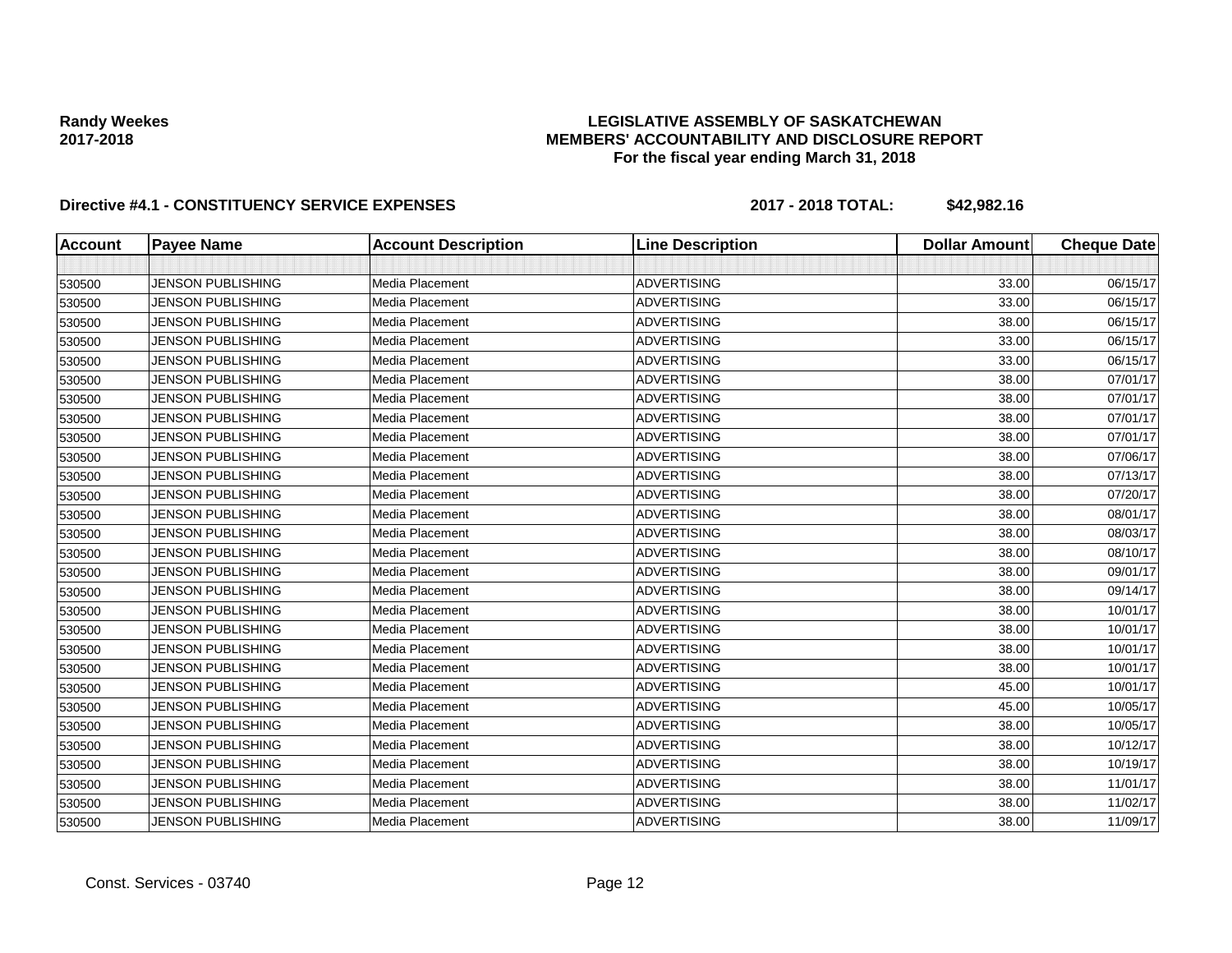## **LEGISLATIVE ASSEMBLY OF SASKATCHEWAN MEMBERS' ACCOUNTABILITY AND DISCLOSURE REPORT For the fiscal year ending March 31, 2018**

| <b>Account</b> | <b>Payee Name</b>                                  | <b>Account Description</b> | <b>Line Description</b> | <b>Dollar Amount</b> | <b>Cheque Date</b> |
|----------------|----------------------------------------------------|----------------------------|-------------------------|----------------------|--------------------|
|                |                                                    |                            |                         |                      |                    |
| 530500         | <b>JENSON PUBLISHING</b>                           | Media Placement            | <b>ADVERTISING</b>      | 100.00               | 11/09/17           |
| 530500         | <b>JENSON PUBLISHING</b>                           | Media Placement            | <b>ADVERTISING</b>      | 38.00                | 11/16/17           |
| 530500         | <b>JENSON PUBLISHING</b>                           | Media Placement            | <b>ADVERTISING</b>      | 38.00                | 12/01/17           |
| 530500         | <b>JENSON PUBLISHING</b>                           | Media Placement            | <b>ADVERTISING</b>      | 38.00                | 12/01/17           |
| 530500         | <b>JENSON PUBLISHING</b>                           | Media Placement            | <b>ADVERTISING</b>      | 38.00                | 12/07/17           |
| 530500         | <b>JENSON PUBLISHING</b>                           | Media Placement            | <b>ADVERTISING</b>      | 131.04               | 01/01/18           |
| 530500         | <b>JENSON PUBLISHING</b>                           | Media Placement            | <b>ADVERTISING</b>      | 38.00                | 01/01/18           |
| 530500         | <b>JENSON PUBLISHING</b>                           | Media Placement            | <b>ADVERTISING</b>      | 12.50                | 01/01/18           |
| 530500         | <b>JENSON PUBLISHING</b>                           | Media Placement            | <b>ADVERTISING</b>      | 38.00                | 01/01/18           |
| 530500         | <b>JENSON PUBLISHING</b>                           | Media Placement            | <b>ADVERTISING</b>      | 38.00                | 01/11/18           |
| 530500         | <b>JENSON PUBLISHING</b>                           | Media Placement            | <b>ADVERTISING</b>      | 38.00                | 01/18/18           |
| 530500         | <b>JENSON PUBLISHING</b>                           | Media Placement            | <b>ADVERTISING</b>      | 38.00                | 02/01/18           |
| 530500         | <b>JENSON PUBLISHING</b>                           | Media Placement            | <b>ADVERTISING</b>      | 38.00                | 02/01/18           |
| 530500         | <b>JENSON PUBLISHING</b>                           | Media Placement            | <b>ADVERTISING</b>      | 38.00                | 02/08/18           |
| 530500         | <b>JENSON PUBLISHING</b>                           | Media Placement            | <b>ADVERTISING</b>      | 38.00                | 02/15/18           |
| 530500         | <b>JENSON PUBLISHING</b>                           | Media Placement            | <b>ADVERTISING</b>      | 38.00                | 03/01/18           |
| 530500         | <b>JENSON PUBLISHING</b>                           | Media Placement            | <b>ADVERTISING</b>      | 38.00                | 03/01/18           |
| 530500         | <b>JENSON PUBLISHING</b>                           | Media Placement            | <b>ADVERTISING</b>      | 12.50                | 03/01/18           |
| 530500         | <b>JENSON PUBLISHING</b>                           | Media Placement            | <b>ADVERTISING</b>      | 38.00                | 03/07/18           |
| 530500         | <b>JENSON PUBLISHING</b>                           | Media Placement            | <b>ADVERTISING</b>      | 38.00                | 03/08/18           |
| 530500         | <b>JENSON PUBLISHING</b>                           | Media Placement            | <b>ADVERTISING</b>      | 38.00                | 03/15/18           |
| 530500         | <b>JENSON PUBLISHING</b>                           | Media Placement            | <b>ADVERTISING</b>      | 38.00                | 03/22/18           |
| 530500         | <b>JENSON PUBLISHING</b>                           | Media Placement            | <b>ADVERTISING</b>      | 38.00                | 03/29/18           |
| 530500         | <b>PNG PRAIRIE NEWSPAPER GROUP Media Placement</b> |                            | <b>ADVERTISING</b>      | 258.88               | 05/01/17           |
| 530500         | <b>PNG PRAIRIE NEWSPAPER GROUP Media Placement</b> |                            | <b>ADVERTISING</b>      | 258.88               | 06/01/17           |
| 530500         | PNG PRAIRIE NEWSPAPER GROUP Media Placement        |                            | <b>ADVERTISING</b>      | 323.60               | 07/01/17           |
| 530500         | <b>PNG PRAIRIE NEWSPAPER GROUP Media Placement</b> |                            | <b>ADVERTISING</b>      | 258.88               | 08/01/17           |
| 530500         | <b>PNG PRAIRIE NEWSPAPER GROUP Media Placement</b> |                            | <b>ADVERTISING</b>      | 323.60               | 09/01/17           |
| 530500         | PNG PRAIRIE NEWSPAPER GROUP Media Placement        |                            | <b>ADVERTISING</b>      | 258.88               | 10/01/17           |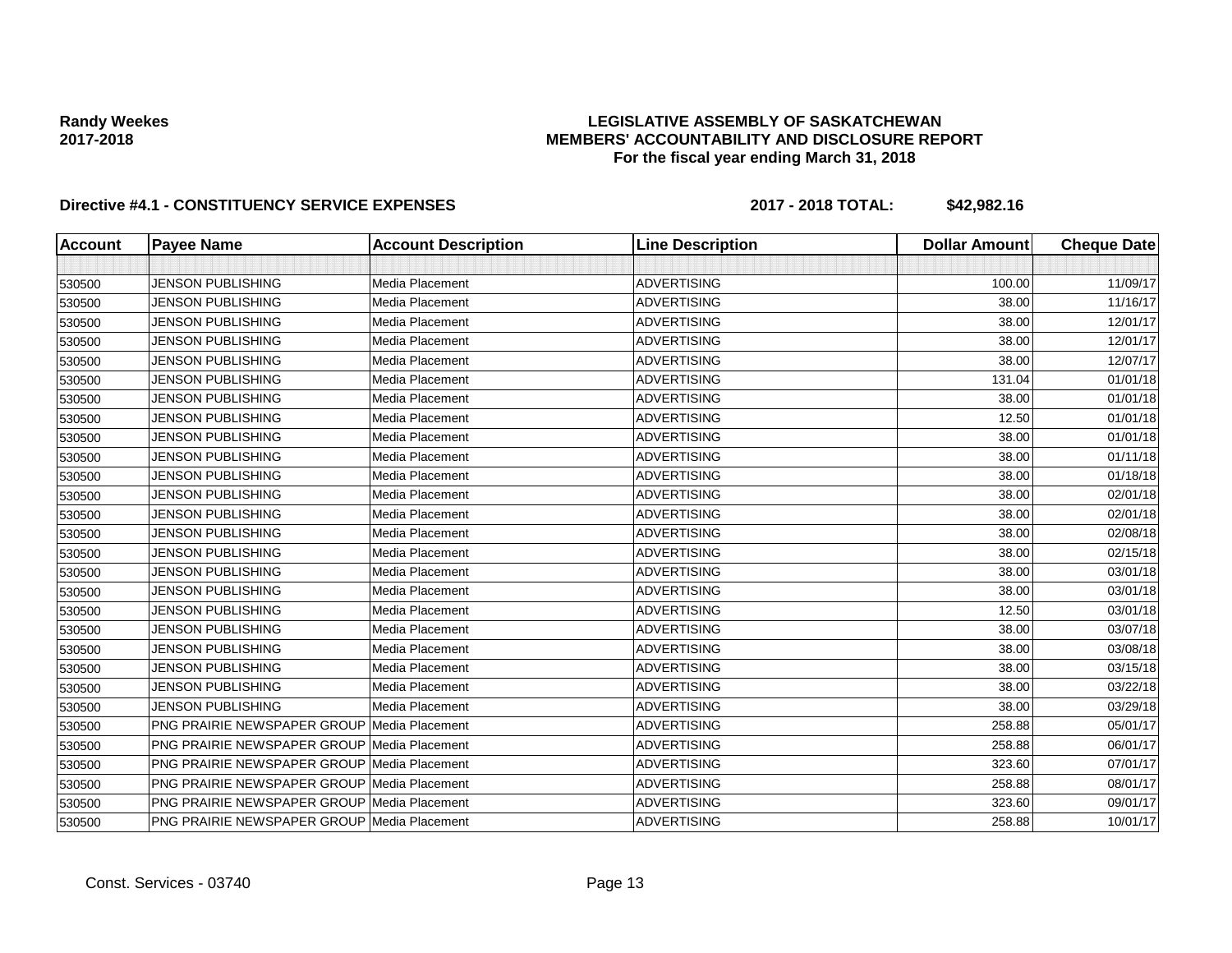## **LEGISLATIVE ASSEMBLY OF SASKATCHEWAN MEMBERS' ACCOUNTABILITY AND DISCLOSURE REPORT For the fiscal year ending March 31, 2018**

| <b>Account</b>   | <b>Payee Name</b>                                       | <b>Account Description</b>                           | <b>Line Description</b>              | <b>Dollar Amount</b> | <b>Cheque Date</b> |
|------------------|---------------------------------------------------------|------------------------------------------------------|--------------------------------------|----------------------|--------------------|
|                  |                                                         |                                                      |                                      |                      |                    |
| 530500           | <b>PNG PRAIRIE NEWSPAPER GROUP Media Placement</b>      |                                                      | <b>ADVERTISING</b>                   | 258.88               | 11/01/17           |
| 530500           | <b>PNG PRAIRIE NEWSPAPER GROUP Media Placement</b>      |                                                      | <b>ADVERTISING</b>                   | 323.60               | 12/01/17           |
| 530500           | <b>PNG PRAIRIE NEWSPAPER GROUP Media Placement</b>      |                                                      | <b>ADVERTISING</b>                   | 357.06               | 01/01/18           |
| 530500           | <b>PNG PRAIRIE NEWSPAPER GROUP Media Placement</b>      |                                                      | <b>ADVERTISING</b>                   | 323.60               | 02/01/18           |
| 530500           | <b>PNG PRAIRIE NEWSPAPER GROUP Media Placement</b>      |                                                      | <b>ADVERTISING</b>                   | 258.88               | 03/01/18           |
| 530500           | PNG PRAIRIE NEWSPAPER GROUP Media Placement             |                                                      | <b>ADVERTISING</b>                   | 258.88               | 03/31/18           |
|                  | <b>WESTERN PRODUCER</b><br><b>PUBLICATIONS</b>          | Media Placement                                      | <b>ADVERTISING</b>                   | 87.57                | 03/07/18           |
| 530500<br>530900 | <b>DESIGNS BY ANN</b>                                   | <b>Promotional Items</b>                             | <b>FLORAL ARRANGEMENTS</b>           | 140.50               | 03/13/18           |
|                  | <b>ONE STOP HARDWARE</b>                                | <b>Promotional Items</b>                             | <b>SASK, FLAGS</b>                   | 360.29               | 05/01/17           |
| 530900           | <b>ONE STOP HARDWARE</b>                                | <b>Promotional Items</b>                             | BOTTLED WATER/SASK, FLAGS            | 392.09               | 07/01/17           |
| 530900           | <b>ONE STOP HARDWARE</b>                                | <b>Promotional Items</b>                             | <b>SASK, FLAGS</b>                   | 317.89               | 07/24/17           |
| 530900           | <b>ONE STOP HARDWARE</b>                                | <b>Promotional Items</b>                             | PROVINCIAL FLAGS                     | 392.09               | 10/01/17           |
| 530900           | <b>SASKATOON FASTPRINT</b>                              | <b>Promotional Items</b>                             | CALENDAR/POSTAGE                     | 1,590.15             | 01/01/18           |
| 530900           | TREASURE HOUSE IMPORTS LTD.                             | <b>Promotional Items</b>                             | <b>LAPEL PINS</b>                    | 430.00               | 05/19/17           |
| 530900           | WEEKES, RANDALL P.                                      | <b>Promotional Items</b>                             | REIMB: CARDS/MISC, & OFFICE SUPPLIES | 6.65                 | 09/05/17           |
| 530900           |                                                         |                                                      | REIMB: GREETING CARD/POSTAGE/MISC    | 4.68                 | 09/15/17           |
| 530900           | WEEKES, RANDALL P.                                      | <b>Promotional Items</b><br><b>Promotional Items</b> | <b>REIMB: GREETING CARD</b>          | 7.42                 | 10/05/17           |
| 530900           | <b>WEEKES, RANDALL P.</b>                               |                                                      |                                      |                      |                    |
| 530900           | WEEKES, RANDALL P.                                      | <b>Promotional Items</b>                             | <b>REIMB: POSTAGE/GREETING CARD</b>  | 7.42                 | 01/01/18           |
| 542000           | HANSON, JANET C.                                        | Travel                                               | C.A. TRAVEL JANUARY 11, 2018         | 5.25                 | 01/11/18           |
| 542000           | HANSON, JANET C.                                        | Travel                                               | C.A. TRAVEL JANUARY 15, 2018         | 12.21                | 01/15/18           |
| 550200           | <b>JENSON PUBLISHING</b>                                | Books, Mags and Ref Materials                        | <b>SUBSCRIPTION</b>                  | 109.00               | 04/06/17           |
| 550200           | WEEKES, RANDALL P.                                      | Books, Mags and Ref Materials                        | <b>REIMB: SUBSCRIPTION RENEWAL</b>   | 48.30                | 08/01/17           |
| 555000           | BIGGAR LEISURE - AUDIO VIDEO<br><b>UNLIMITED</b>        | Other Material and Supplies                          | OFFICE SUPPLIES                      | 65.72                | 08/01/17           |
| 555000           | BIGGAR LEISURE - AUDIO VIDEO<br><b>UNLIMITED</b>        | Other Material and Supplies                          | USB WALL CHARGING BLOCK              | 63.60                | 10/01/17           |
| 555000           | <b>BIGGAR LEISURE - AUDIO VIDEO</b><br><b>UNLIMITED</b> | Other Material and Supplies                          | <b>OFFICE SUPPLIES</b>               | 38.20                | 11/01/17           |
| 555000           | HANSON, JANET C.                                        | <b>Other Material and Supplies</b>                   | <b>OFFICE SUPPLIES</b>               | 14.80                | 05/15/17           |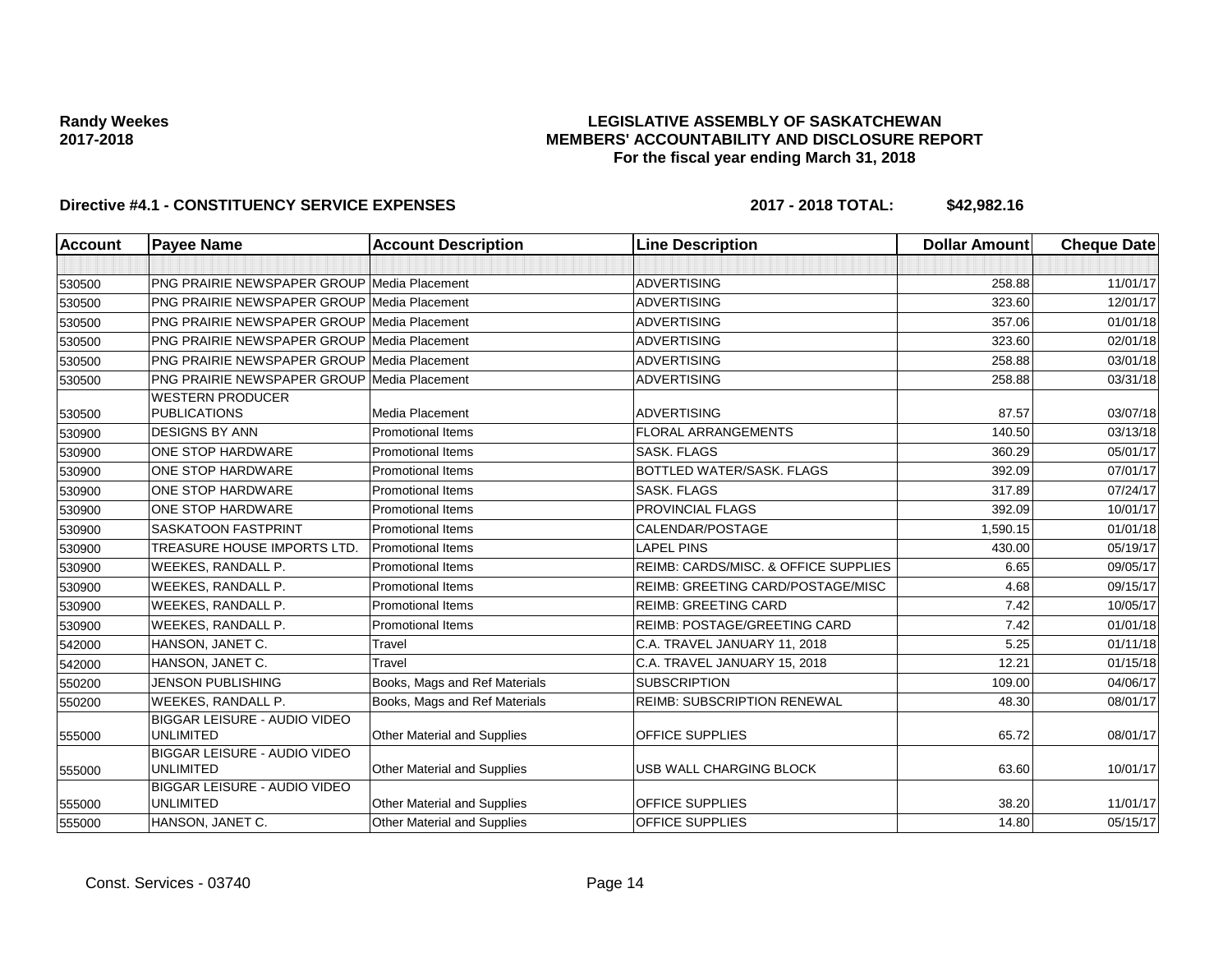## **LEGISLATIVE ASSEMBLY OF SASKATCHEWAN MEMBERS' ACCOUNTABILITY AND DISCLOSURE REPORT For the fiscal year ending March 31, 2018**

| <b>Account</b> | <b>Payee Name</b>             | <b>Account Description</b>         | <b>Line Description</b>             | <b>Dollar Amount</b> | <b>Cheque Date</b> |
|----------------|-------------------------------|------------------------------------|-------------------------------------|----------------------|--------------------|
|                |                               |                                    |                                     |                      |                    |
| 555000         | ONE STOP HARDWARE             | Other Material and Supplies        | <b>BOTTLED WATER 177</b>            | 4.00                 | 05/01/17           |
| 555000         | ONE STOP HARDWARE             | Other Material and Supplies        | BOTTLED WATER/SASK. FLAGS           | 4.00                 | 07/01/17           |
| 555000         | ONE STOP HARDWARE             | Other Material and Supplies        | <b>BOTTLED WATER</b>                | 4.00                 | 07/01/17           |
| 555000         | ONE STOP HARDWARE             | Other Material and Supplies        | <b>BOTTLED WATER</b>                | 4.00                 | 07/01/17           |
| 555000         | ONE STOP HARDWARE             | Other Material and Supplies        | <b>BOTTLED WATER</b>                | 4.00                 | 08/01/17           |
| 555000         | ONE STOP HARDWARE             | <b>Other Material and Supplies</b> | <b>BOTTLED WATER</b>                | 4.00                 | 10/01/17           |
| 555000         | ONE STOP HARDWARE             | <b>Other Material and Supplies</b> | <b>BOTTLED WATER</b>                | 4.00                 | 10/01/17           |
| 555000         | ONE STOP HARDWARE             | Other Material and Supplies        | <b>RETURN PRODUCT</b>               | (190.74)             | 10/01/17           |
| 555000         | ONE STOP HARDWARE             | <b>Other Material and Supplies</b> | <b>BOTTLED WATER</b>                | 4.00                 | 10/01/17           |
| 555000         | ONE STOP HARDWARE             | Other Material and Supplies        | BOTTLED WATER                       | 5.00                 | 12/01/17           |
| 555000         | ONE STOP HARDWARE             | Other Material and Supplies        | <b>BOTTLED WATER</b>                | 4.00                 | 12/01/17           |
| 555000         | ONE STOP HARDWARE             | <b>Other Material and Supplies</b> | <b>BOTTLED WATER</b>                | 5.00                 | 12/01/17           |
| 555000         | ONE STOP HARDWARE             | Other Material and Supplies        | <b>BOTTLED WATER</b>                | 5.00                 | 01/01/18           |
| 555000         | ONE STOP HARDWARE             | Other Material and Supplies        | <b>MISC OFFICE SUPPLIES</b>         | 12.18                | 03/01/18           |
| 555000         | ONE STOP HARDWARE             | Other Material and Supplies        | <b>BOTTLED WATER</b>                | 5.00                 | 03/01/18           |
| 555000         | ONE STOP HARDWARE             | Other Material and Supplies        | <b>BOTTLED WATER</b>                | 5.00                 | 03/13/18           |
| 555000         | <b>STAPLES BUSINESS DEPOT</b> | Other Material and Supplies        | OFFICE SUPPLIES 96265               | 105.92               | 05/01/17           |
| 555000         | <b>STAPLES BUSINESS DEPOT</b> | Other Material and Supplies        | OFFICE SUPPLIES 96265               | 54.22                | 05/01/17           |
| 555000         | <b>STAPLES BUSINESS DEPOT</b> | Other Material and Supplies        | OFF.SUPP.96265 COFFEE PST EXEMPT    | 38.49                | 07/01/17           |
| 555000         | <b>STAPLES BUSINESS DEPOT</b> | Other Material and Supplies        | 96265 MISC. & OFFICE SUPPLIES       | 310.66               | 08/01/17           |
| 555000         | STAPLES BUSINESS DEPOT        | Other Material and Supplies        | 96265 MISC. & OFFICE SUPPLIES       | 68.75                | 08/01/17           |
| 555000         | STAPLES BUSINESS DEPOT        | <b>Other Material and Supplies</b> | 96265 MISC. & OFFICE SUPPLIES       | 228.77               | 08/01/17           |
| 555000         | <b>STAPLES BUSINESS DEPOT</b> | Other Material and Supplies        | 96265 MISC. & OFFICE SUPPLIES       | 163.13               | 09/01/17           |
| 555000         | <b>STAPLES BUSINESS DEPOT</b> | <b>Other Material and Supplies</b> | 96265 MISC.&OFFICE SUPPLIES-NO GST  | 279.87               | 11/01/17           |
| 555000         | STAPLES BUSINESS DEPOT        | Other Material and Supplies        | <b>MISC &amp; OFFICE SUPPLIES</b>   | 130.36               | 01/01/18           |
| 555000         | STAPLES BUSINESS DEPOT        | Other Material and Supplies        | <b>MISC &amp; OFFICE SUPPLIES</b>   | 384.39               | 01/01/18           |
| 555000         | STAPLES BUSINESS DEPOT        | Other Material and Supplies        | 96265 OFFICE & MISC SUPPLIES-NO GST | 541.88               | 02/01/18           |
| 555000         | <b>STAPLES BUSINESS DEPOT</b> | Other Material and Supplies        | 96265 MISC OFFICE SUPPLIES          | 82.67                | 03/01/18           |
| 555000         | WEEKES, RANDALL P.            | Other Material and Supplies        | REIMB; POSTAGE/MISC. SUPPLIES       | 43.34                | 04/21/17           |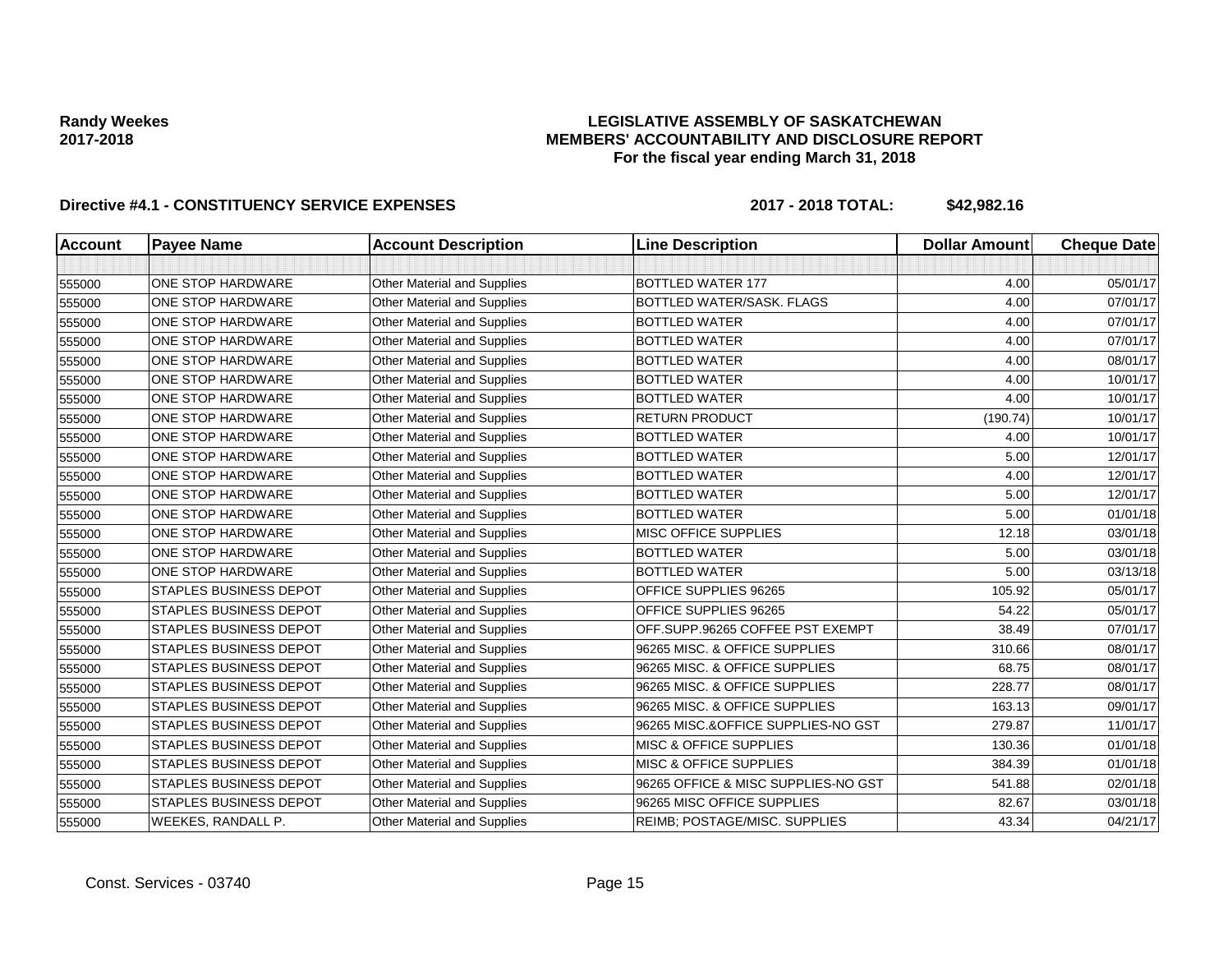### **LEGISLATIVE ASSEMBLY OF SASKATCHEWAN MEMBERS' ACCOUNTABILITY AND DISCLOSURE REPORT For the fiscal year ending March 31, 2018**

| <b>Account</b> | <b>Payee Name</b>         | <b>Account Description</b>  | <b>Line Description</b>                   | <b>Dollar Amount</b> | <b>Cheque Date</b> |
|----------------|---------------------------|-----------------------------|-------------------------------------------|----------------------|--------------------|
|                |                           |                             |                                           |                      |                    |
| 555000         | <b>WEEKES, RANDALL P.</b> | Other Material and Supplies | REIMB; ICLOUD/POSTAGE/MISC.               | 62.91                | 05/03/17           |
| 555000         | WEEKES, RANDALL P.        | Other Material and Supplies | REIMB; POSTAGE/ICLOUD/OFF.SUPP.           | 42.07                | 05/15/17           |
| 555000         | WEEKES, RANDALL P.        | Other Material and Supplies | POSTAGE/CARDS                             | 52.11                | 07/01/17           |
| 555000         | WEEKES, RANDALL P.        | Other Material and Supplies | <b>REIMB: MISC.SUPPLIES</b>               | 29.34                | 07/01/17           |
| 555000         | WEEKES, RANDALL P.        | Other Material and Supplies | REIMB: CARDS/MISC. & OFFICE SUPPLIES      | 96.47                | 09/05/17           |
| 555000         | WEEKES, RANDALL P.        | Other Material and Supplies | REIMB: GREETING CARD/POSTAGE/MISC         | 97.00                | 09/15/17           |
| 555000         | WEEKES, RANDALL P.        | Other Material and Supplies | <b>REIMB: OFFICE SUPPLIES</b>             | 102.29               | 03/16/18           |
|                |                           |                             | REIMB: OFFICE SUPPLIES/ICLOUD             |                      |                    |
| 555000         | WEEKES, RANDALL P.        | Other Material and Supplies | <b>STORAGE</b>                            | 316.32               | 03/26/18           |
| 564600         | WEEKES, RANDALL P.        | Computer Software - Exp     | REIMB; ICLOUD/POSTAGE/MISC.               | 1.43                 | 05/03/17           |
| 564600         | WEEKES, RANDALL P.        | Computer Software - Exp     | <b>REIMB: NORTON ANTI-VIRUS</b>           | 88.76                | 05/04/17           |
| 564600         | WEEKES, RANDALL P.        | Computer Software - Exp     | REIMB; POSTAGE/ICLOUD/OFF.SUPP.           | 1.43                 | 05/15/17           |
| 564600         | WEEKES, RANDALL P.        | Computer Software - Exp     | REIMB; ICLOUD                             | 1.43                 | 07/23/17           |
|                |                           |                             | <b>REIMB: ICLOUD STORAGE AUGUST 2017-</b> |                      |                    |
| 564600         | WEEKES, RANDALL P.        | Computer Software - Exp     | <b>MARCH 2018</b>                         | 11.44                | 03/02/18           |
|                |                           |                             | <b>REIMB: OFFICE SUPPLIES/ICLOUD</b>      |                      |                    |
| 564600         | <b>WEEKES, RANDALL P.</b> | Computer Software - Exp     | <b>STORAGE</b>                            | 1.43                 | 03/26/18           |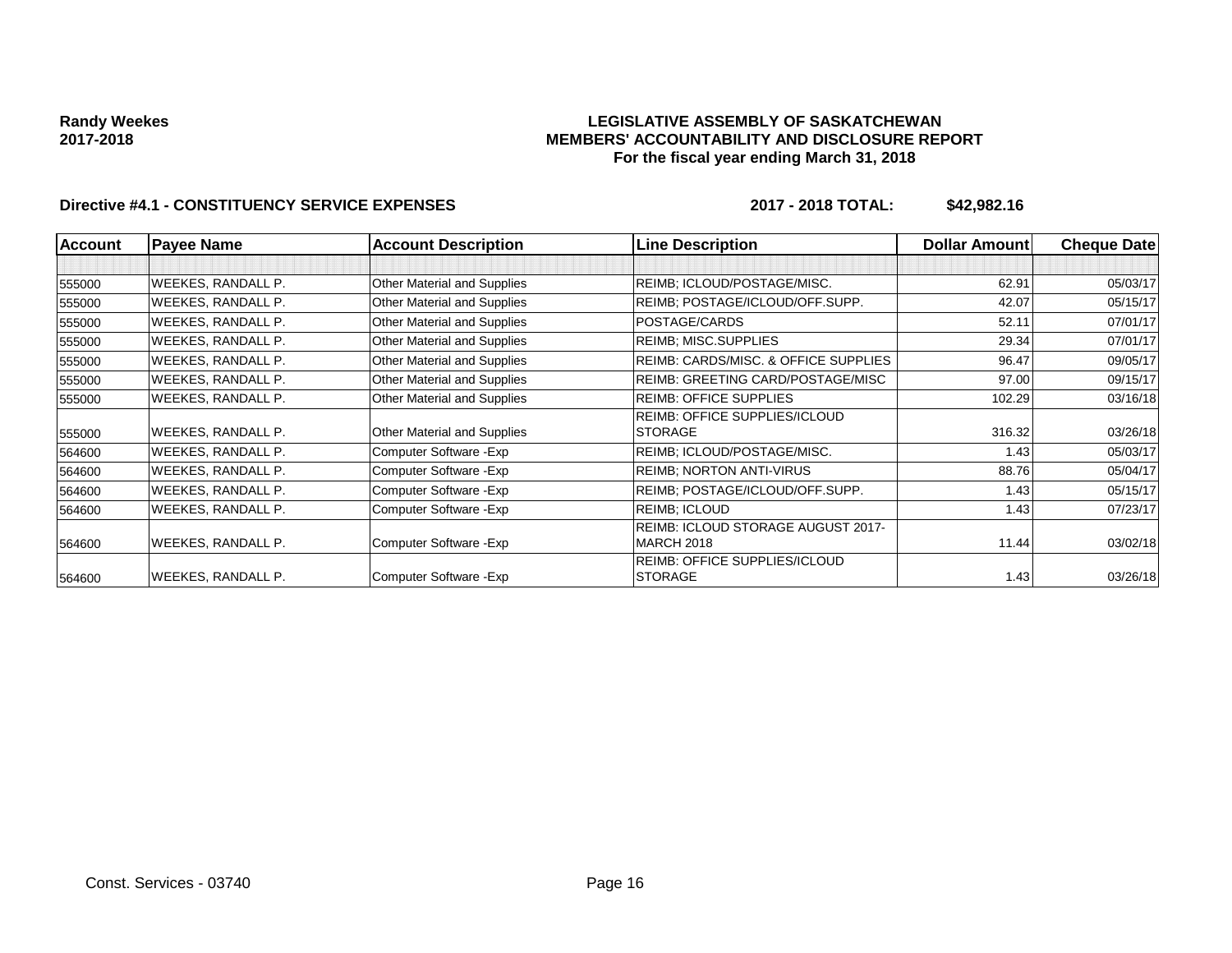# **LEGISLATIVE ASSEMBLY OF SASKATCHEWAN MEMBERS' ACCOUNTABILITY AND DISCLOSURE REPORT For the fiscal year ending March 31, 2018**

# Directive #6 - CONSTITUENCY ASSISTANT EXPENSES 2017 - 2018 TOTAL: \$67,490.51

| <b>Account</b> | <b>Payee Name</b> | <b>Account Description</b> | <b>Dollar Amount</b> | <b>Cheque Date</b> |
|----------------|-------------------|----------------------------|----------------------|--------------------|
|                |                   |                            |                      |                    |
| 513000         | HANSON, JANET C.  | Out-of-Scope Permanent     | 2213.44              | 04/11/17           |
| 513000         | HANSON, JANET C.  | Out-of-Scope Permanent     | $-2,213.44$          | 04/11/17           |
| 513000         | HANSON, JANET C.  | Out-of-Scope Permanent     | 1,992.10             | 04/25/17           |
| 513000         | HANSON, JANET C.  | Out-of-Scope Permanent     | 2,213.44             | 05/09/17           |
| 513000         | HANSON, JANET C.  | Out-of-Scope Permanent     | 2,213.44             | 05/24/17           |
| 513000         | HANSON, JANET C.  | Out-of-Scope Permanent     | 2,213.44             | 06/06/17           |
| 513000         | HANSON, JANET C.  | Out-of-Scope Permanent     | 1,992.10             | 06/20/17           |
| 513000         | HANSON, JANET C.  | Out-of-Scope Permanent     | 2,213.44             | 07/05/17           |
| 513000         | HANSON, JANET C.  | Out-of-Scope Permanent     | 2,102.77             | 07/18/17           |
| 513000         | HANSON, JANET C.  | Out-of-Scope Permanent     | 2,102.77             | 08/01/17           |
| 513000         | HANSON, JANET C.  | Out-of-Scope Permanent     | 1,770.75             | 08/15/17           |
| 513000         | HANSON, JANET C.  | Out-of-Scope Permanent     | 2213.44              | 08/29/17           |
| 513000         | HANSON, JANET C.  | Out-of-Scope Permanent     | 2,213.44             | 09/12/17           |
| 513000         | HANSON, JANET C.  | Out-of-Scope Permanent     | 2,213.44             | 09/26/17           |
| 513000         | HANSON, JANET C.  | Out-of-Scope Permanent     | 2,213.44             | 10/11/17           |
| 513000         | HANSON, JANET C.  | Out-of-Scope Permanent     | 2,213.44             | 10/24/17           |
| 513000         | HANSON, JANET C.  | Out-of-Scope Permanent     | 2,213.44             | 11/07/17           |
| 513000         | HANSON, JANET C.  | Out-of-Scope Permanent     | 2213.44              | 11/21/17           |
| 513000         | HANSON, JANET C.  | Out-of-Scope Permanent     | 2,213.44             | 12/05/17           |
| 513000         | HANSON, JANET C.  | Out-of-Scope Permanent     | 1,992.10             | 12/19/17           |
| 513000         | HANSON, JANET C.  | Out-of-Scope Permanent     | 2213.44              | 01/03/18           |
| 513000         | HANSON, JANET C.  | Out-of-Scope Permanent     | 2102.77              | 01/16/18           |
| 513000         | HANSON, JANET C.  | Out-of-Scope Permanent     | 1,992.10             | 02/01/18           |
| 513000         | HANSON, JANET C.  | Out-of-Scope Permanent     | 2213.44              | 02/13/18           |
| 513000         | HANSON, JANET C.  | Out-of-Scope Permanent     | 1992.1               | 03/01/18           |
| 513000         | HANSON, JANET C.  | Out-of-Scope Permanent     | 2102.77              | 03/13/18           |
| 513000         | HANSON, JANET C.  | Out-of-Scope Permanent     | 2,213.44             | 03/27/18           |
| 513000         | HANSON, JANET C.  | Out-of-Scope Permanent     | 2,213.44             | 04/10/18           |
| 514000         | HINSE, DESIREE    | Casual/Term                | 1,210.72             | 04/11/17           |